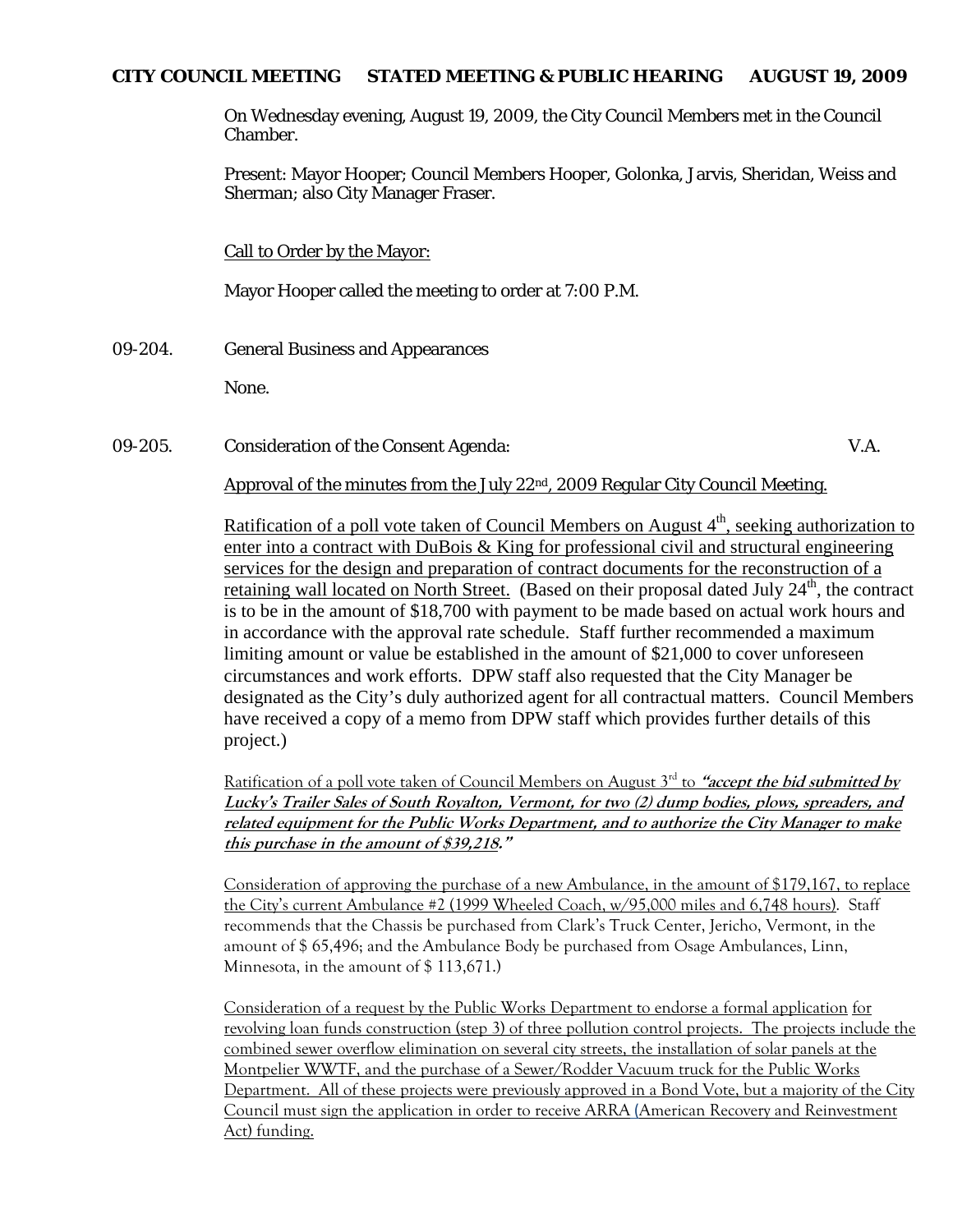Signing of a Proclamation by Mayor Hooper for **"Family Day – A Day to Eat Dinner with Your Children"**. This request was received from Valerie Stahl from *The National Center on Addiction and Substance Abuse at Columbia University*.

# Consideration of becoming the Liquor Control Commission for the purpose of reviewing the following:

Ratification of the issuance of Catering Permits to Vermont Hospitality Management, Inc., d/b/a New England Culinary Institute, for …

Faculty Reception on Friday, August 7<sup>th</sup>, from 7:30 to 9:30 P.M. at the Wood Art Gallery

Faculty Reception on Friday, August 7<sup>th</sup>, from 9:30 P.M. to 12:30 A.M. at Alumni Hall

"Reading Reception" on Saturday, August 8<sup>th</sup>, from 7:15 to 9:30 P.M. at the Wood Art Gallery

Additional Catering Permits for consideration:

Family Reunion at the Chapel at Vermont College of the Fine Arts on August 22nd, from 5:00 P.M. to 10:00 P.M.

Alumni Dinner on the Vermont College Green on August 23rd from 6:00 P.M. to 8:00 P.M.

Corporate Dinner at the National Life Guest House on August  $25<sup>th</sup>$  from 5:00 P.M. to 10:00 P.M. and on August 26th from 5:00 P.M. to 10:00 P.M.

Application for an Outside Consumption Permit from Inndeavors, Inc., d/b/a The Inn at Montpelier. The inn is now under new ownership so this permit will allow them to continue serving alcoholic beverages on the wrap-around porch, lawn and patio area.

Approval of payroll and bills:

General Fund Warrant dated July 29, 2009, in the amount of \$1,294,243.82 and Community Development Funds in the amount of \$3,000.00, \$3,300.00 and \$604.75.

Payroll Warrant dated August 6, 2009, in the amount of \$137,412.95.

General Fund Warrant dated August 12, 2009, in the amount of \$1,111,766.71.

Mayor Hooper said she would like the Mayoral Proclamations pulled because it doesn't require the Council's approval.

Motion was made by Council Member Sheridan, seconded by Council Member Golonka to approve the consent agenda with the added catering permits and removal of the Mayoral Proclamation. The vote was 6-0, motion carried unanimously.

09-206. Planning Commission Appointments. V.A.

Jason Czarnezki recently stepped down; he has an opportunity to teach law in China until June, 2010. His 2-year term needs to be filled until March of 2011.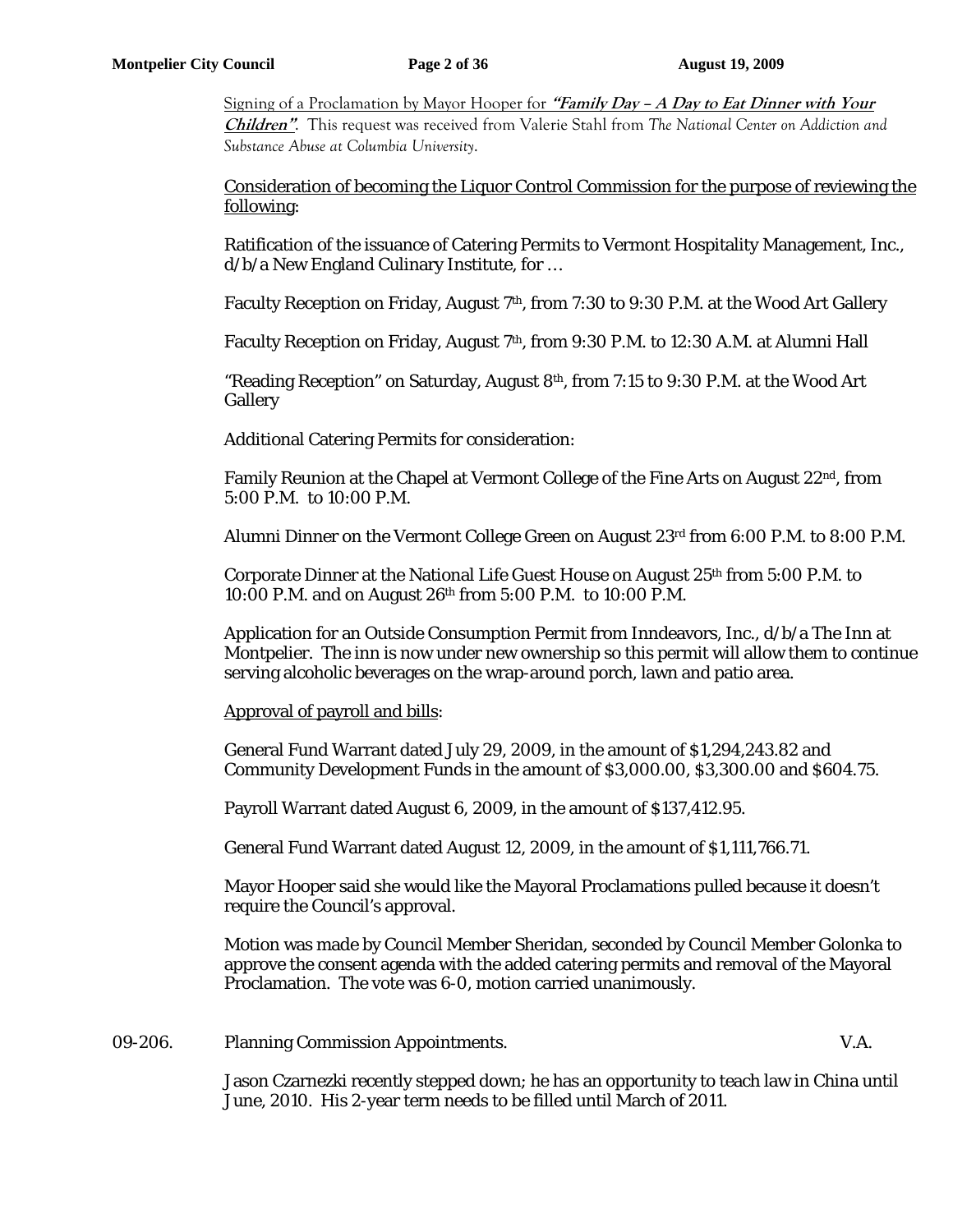Claire Benedict's and Anne Campbell's terms also expire this month; Claire notified staff that she is *not* seeking reappointment.

Staff advertised and as of the deadline, noon on Friday, August 14th, letter(s) of interest had been received from the following:

|  | <b>Bethany Pombar</b><br>73 North Street | John Bloch<br>6 Winter Street                    |
|--|------------------------------------------|--------------------------------------------------|
|  | Missa Aloisi<br>19 Kent Street           | Erik C. Esselstyn<br>2850 Route 14 N, Plainfield |

Recommendation: Meet candidate(s); possible Executive Session in accordance with Title I, Section 313, Subsection (a) for the purpose of discussing; appointment to fill an unexpired term until March, 2011; and two appointments to fill the two, 2-year terms.

Mayor Hooper stated there are three vacancies. One of the Planning Commissioners resigned because he is taking a Fulbright appointment in China and couldn't attend meetings. Claire Benedict has decided not to reapply. Anne Campbell would be a third. She is not well so she would recommend they wait until she has had an opportunity to respond to the Council. She suggested the Council fill two positions.

Mayor Hooper said they normally meet each of the applicants and ask them to give us some background information and why they are interested in serving on the Planning Commission. We may make appointments right then or go into Executive Session.

Bethany Pombar said many of the City Council Members know her from her work with the North Street CAN Group. She has been organizing the neighborhood group for the past year and it has been an interesting and eye opening experience. She is interested in a position on the Planning Commission because she has a degree in community development and would be looking at it from the social service aspect and sustainability from the people side of it. She has lived in Montpelier for eight years. She loves the city and thinks we have some great opportunities for work they can do with a small progressive city.

John Bloch said he lives on 6 Winter Street and has been in Montpelier for about 15 years. He has watched the city for 40 years. He has a graduate degree in community economic development. He has worked in planning at multiple levels, educational, economic, and transportation. He thinks that his background experience would be a good match for the Planning Commission. He is particularly interested with what we are going to do with housing crunches for all segments in the community. He is not unmindful of our under utilization of the water and sewer system we have and the burden it places on all of the residents.

Missa Aloisi said the last time she came to the Council she was trying to fill a vacancy on the Design Review Committee. She wasn't a resident at the time; however, in two weeks she will move to Kent Street. She has a master's degree in architecture she received from the University of Oregon in 2007. She has nine years experience in architecture, with five of those years working for various firms here in Montpelier. She has taken projects such as the River Station Properties and VSEA through the permitting process in Montpelier so she is familiar with it process. She would bring her architectural knowledge and the world of sustainability as she understands it to the Planning Commission.

Council Member Sherman said given Missa's work with developers and buildings in the city does she feel there might be opportunities for a conflict of interest if she served on the Planning Commission.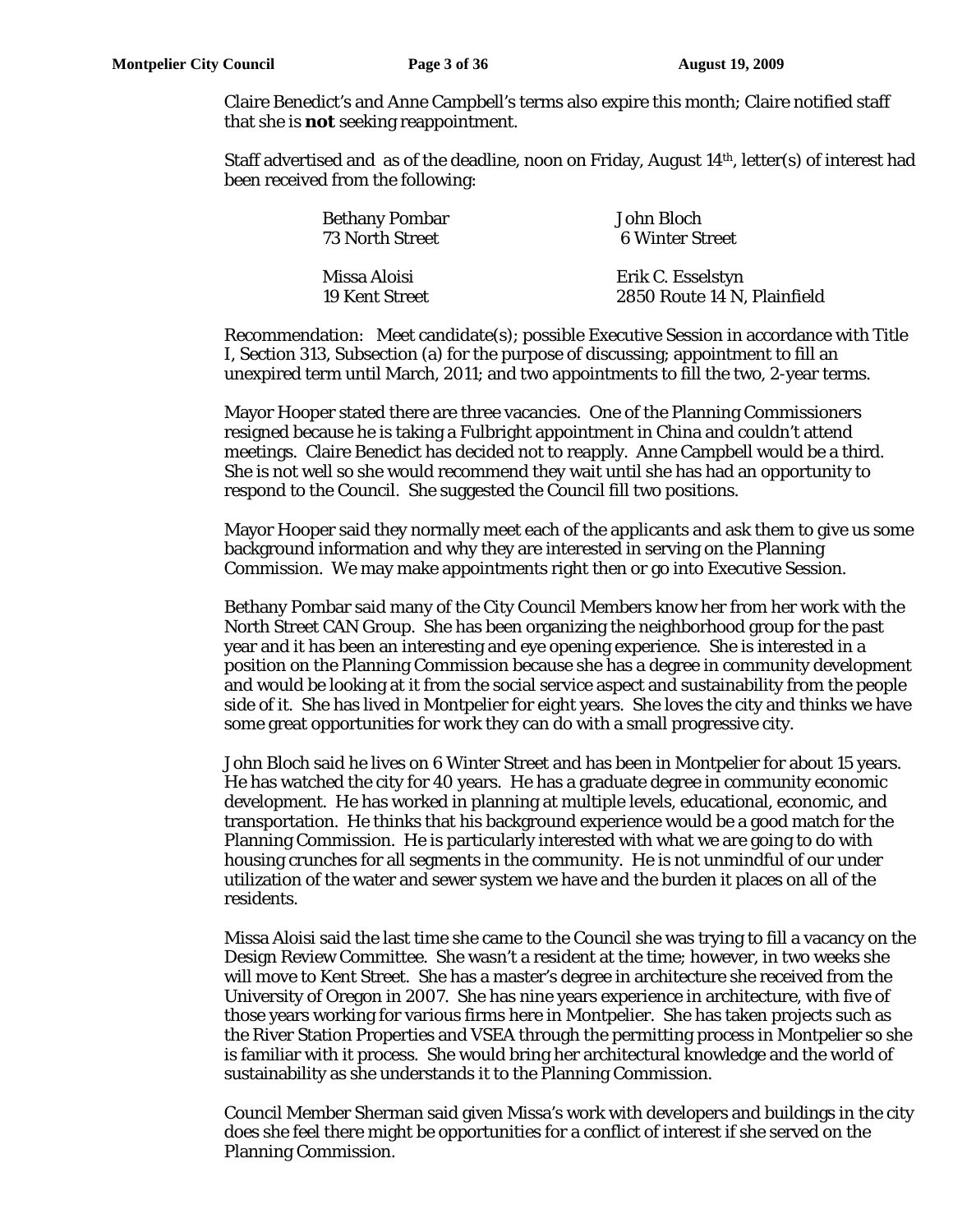Ms. Aloisi said if she were directly working on the building she could see that. However, most of her projects are located in Burlington. If she were doing projects in Montpelier she would see this as a conflict of interest.

Erik Esselstyn said he didn't want to take the Council's time this evening if as a resident of North Montpelier it is an automatic no. The City Manager wrote him a very nice e-mail mentioning the fact that because he was not a Montpelier resident, although he does own a house and pays taxes and water and sewer in town, he isn't a resident. If that prevents him from serving he would save their time.

Mayor Hooper said it is her understanding that for positions of this nature the Council is looking for residents of the community. She thanked him for his interest and participation in the city.

Council Member Jarvis asked Mr. Esselstyn if he might consider serving on the Montpelier Conservation Commission.

Mr. Esselstyn said he just chatted briefly about that with the Planning Director. If that is a possibility as a nonresident he would be interested in finding out more about it and would be happy to serve if it is a good fit.

Mayor Hooper said the city does on other commissions invite nonresidents to participate recognizing that we really are a community of larger area than just Montpelier.

Motion was made by Council Member Sheridan, seconded by Council Member Sherman that the council go into executive session at 7:13 P.M., in accordance with Title I, Section 313, Subsection (a) for the purpose of discussing appointments to the Planning Commission. The vote was 6-0, motion carried unanimously.

Present: Mayor Hooper; Council Members Golonka, Jarvis, Hooper, Sheridan, Weiss and Sherman; also City Manager Fraser; The City Council requested Planning Director Hallsmith to enter the executive session shortly after it began.

After motion duly made and seconded by Council Members Sheridan and Weiss, the council came out of executive session at 7:25 P.M., in accordance with Title I, Section 313, Subsection (a) whereby they had discussed appointments to the Planning Commission.

Council Member Sheridan moved that the Council appoint Bethany Pombar and John Bloch to the Montpelier Planning Commission. Missa Aloisi would be given first consideration if another appointment was needed next month. The motion was seconded by Council member Weiss. The vote was 6-0, motion carried unanimously.

Planning Director Hallsmith said the next Planning Commission meeting was scheduled for Monday, August 24<sup>th</sup>.

09-207. Appointment to Montpelier Conservation Commission. V.A.

Two members have stepped down … Dominic Etli and Emma-Lynn Melvin. Staff advertised in June but had not response.

Christopher J. Hilke has stepped forward and would like to be considered to fill one of these positions.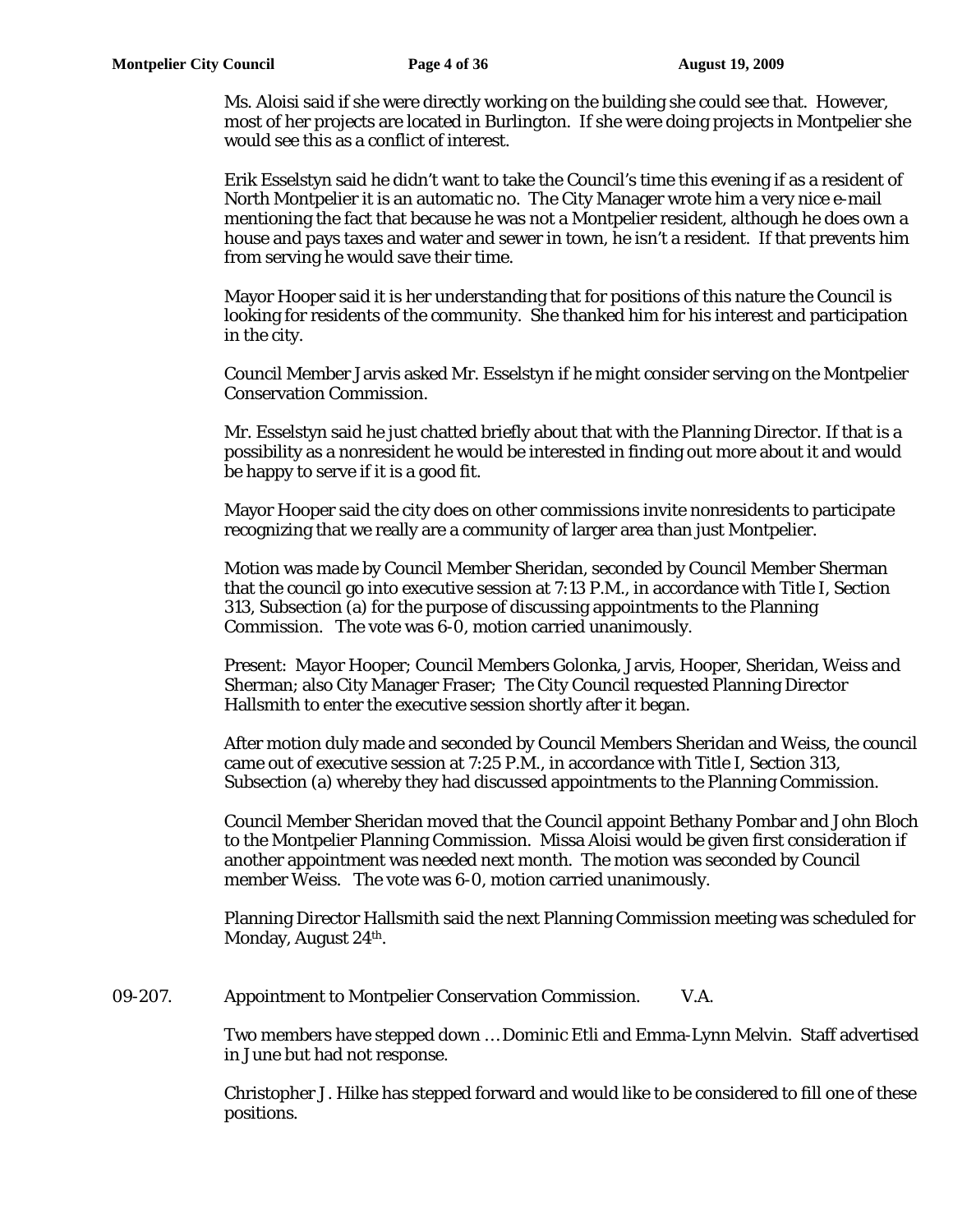Recommendation: Opportunity to meet Mr. Hilke; appointment to fill one of the 2-year terms which will expire in January, 2011.

Council Member Sheridan said Christopher's application came out of his wearing a Mr. Montpelier shirt to the gym one day. When they got talking about the city and he explained what he does and how he would like to get involved in the city. He sounded like a great fit for the Conservation Commission. He directed Mr. Hilke to talk to Kris Hammer and he said he was very interested. If his dedication is anything like his dedication in the gym he'll be an excellent member. He is very common sense and smart and he thinks highly of him. He was very glad to recommend him to Kris Hammer for a seat.

Mayor Hooper said he has a degree in environmental law and an MS in conservation biology and works for a nonprofit in New Hampshire out of his home in downtown Montpelier.

Motion was made by Council Member Sheridan, seconded by Council Member Sherman to appoint Christopher Hilke to the Montpelier Conservation Commission. The vote was 6-0, motion carried unanimously.

Motion was made by Council Member Sheridan, seconded by Council Member Sherman to appoint Erik Esselstyn to the Montpelier Conservation Commission. The vote was 6-0, motion carried unanimously.

09-208. Opportunity for Richard Harlow of American Legion Post#3 to come before the Council to propose increasing the veterans' exemption on property taxes from \$10,000 of their assessed value to \$40,000 of the assessed value as allowed under Vermont Law. V.A.

Veterans want to begin public relations on this topic by first coming before the City Council.

Because this request will require voter approval, they are also looking for direction as to whether Council can just authorize this item to be put before the voters at next year's City Meeting … or would Council require the veterans to file a petition.

Recommendation: Opening remarks/request from Mr. Harlow; discussion; possible direction to staff.

Richard Harlow, Vice Commander of the American Legion Post #3 in Montpelier and Rick Gray, District #3 Commander were present for this agenda item.

Mr. Harlow said they were here to discuss raising the exemption from \$10,000 to \$40,000 for disabled veterans who owned property in Montpelier. He presented a brief history on how the tax came about. Montpelier right now has ten qualified veterans and they are still receiving \$10,000 in property tax exemption. That amount was established 18 years ago so nothing has been done over time.

During the past Town Meeting Day of March 3, 2009 there were 62 communities that increased their property tax exemption for their deserving veterans. Of the sixty-two communities fifty-seven of them raised the exemption to \$40,000. Currently 133 towns and cities out of 257 are at the \$40,000 tax exemption. All supported the increase by a large majority of votes from local residents. Only two communities turned down requests.

He is here to ask if the Council will supports placing this proposal on the ballot in March, 2010. All he wants is to allow the people to vote on the subject. If they are uncomfortable about placing it before the town, then he asks them to please give him the number of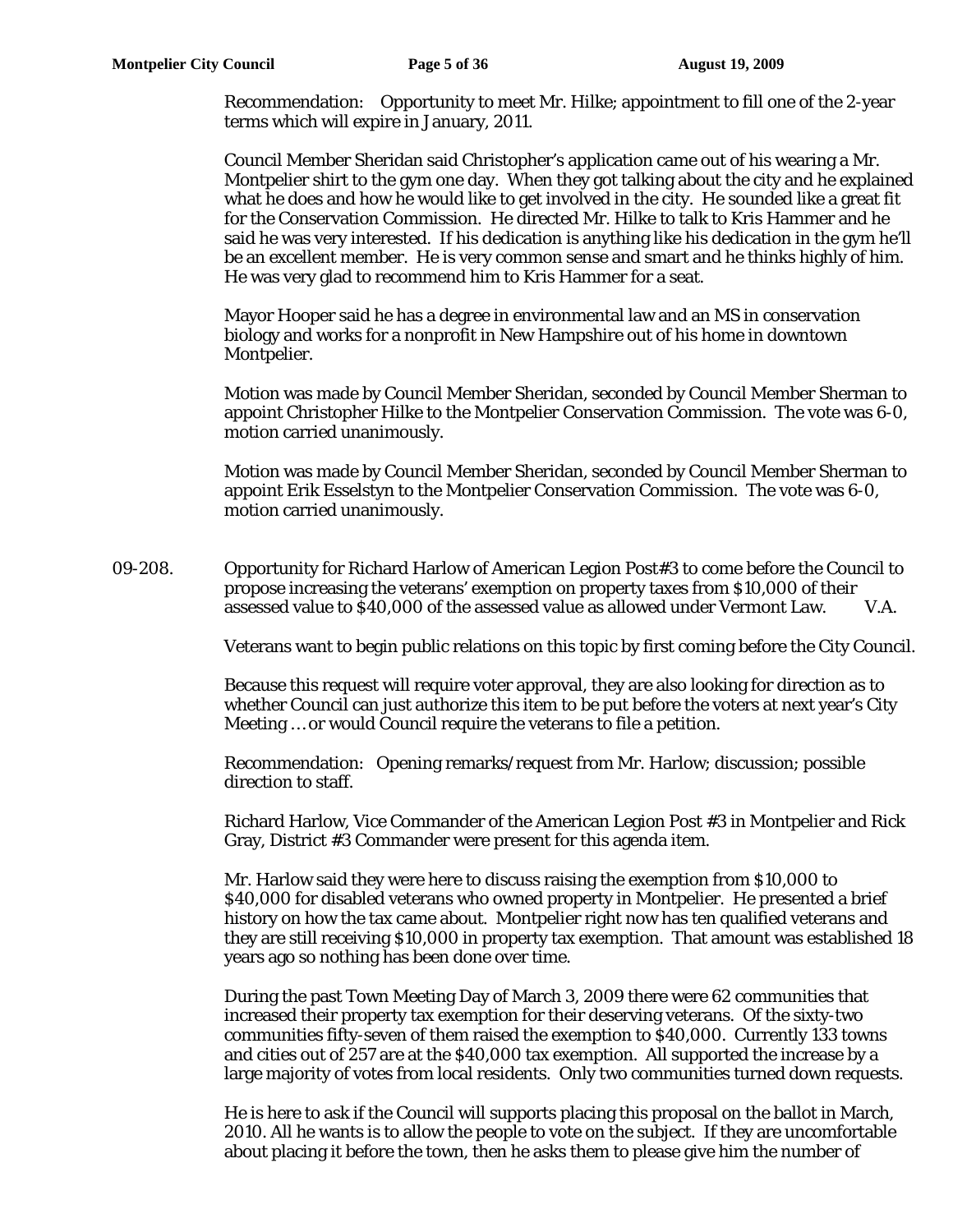signatures required on a petition to have it warned so it can appear on the ballot. These veterans deserve the Council's support and leadership and the opportunity to have a fair tax exemption for their service to our country.

Rick Gray said he has recently relocated from Waterbury and used the process of this tax exemption for reasoning to relocate. Veterans do that coming off active duty. He had 23 ½ years serving in the Army and had the opportunity to be at Norwich for three years as part of his active duty time. His mother's side of the family is from Vermont and he just purchased a place in Barre Town because their exemption is \$40,000. A lot of veterans also look at income tax relief. A lot of states provide income tax relief on their retirement. It has been on the plate here but probably won't pass. This is another example of what veterans are looking for. There is the hunting and fishing in the Green Mountains so that is a reason for him to come back to Vermont. He is looking for the benefits of the perks. He is 50 percent disabled, or better. It's not a welfare position. He makes over \$100,000, but it is a benefit he feels that all veterans who qualify should have the opportunity to participate in. This is an excellent opportunity. He believes veterans will locate and relocate in the city based on some of the benefits that are provided with regards to their veteran status.

Council Member Weiss asked Mr. Harlow if he knew whether or not the Vermont Legislature either in a previous session or a year ago raised the minimum from \$10,000 to \$20,000.

Mayor Hooper said she thinks it was the past session.

Mr. Harlow said they were looking at trying to lower the disability rating to 30 percent, and he doesn't think that will fly because it will open a large number of disabled veterans. There was still the option of \$10,000, \$20,000, or \$40,000, but you have to be fifty percent disability.

Council Member Weiss said he thinks they are asking to raise it from \$20,000 to \$40,000.

Mayor Hooper asked Mr. Harlow to explain what a qualified veteran is.

Mr. Harlow said a qualified veteran is any veteran with 50 percent or higher service connected disability, veterans with 100 percent and non-service connected disability, veterans medically retired from the Department of Defense, surviving spouses and/or children receiving monthly payments from the VA for the deceased military members or disabled veterans.

Mr. Gray said that last category is still generally the 100 percent who may have died and the spouse and/or family members until they are 21 or 23 still have the financial protection. He said he could put a packet together showing where the other communities are. Their goal would be to ask the Council to consider going to \$40,000.

City Manager Fraser asked if this was all on the city taxes. How does it work with the school tax?

Mr. Gray said there is a formula that is in place. The communities would have to pay the difference, whatever the percentage.

Mayor Hooper said that is the case when we offer exemptions for anything, and it is a shift then to all of the other property taxpayers in the city.

Council Member Golonka said in terms of Act 68 state funding formula with the prebates and income sensitivity payments, how does that factor into this? Are we giving the state a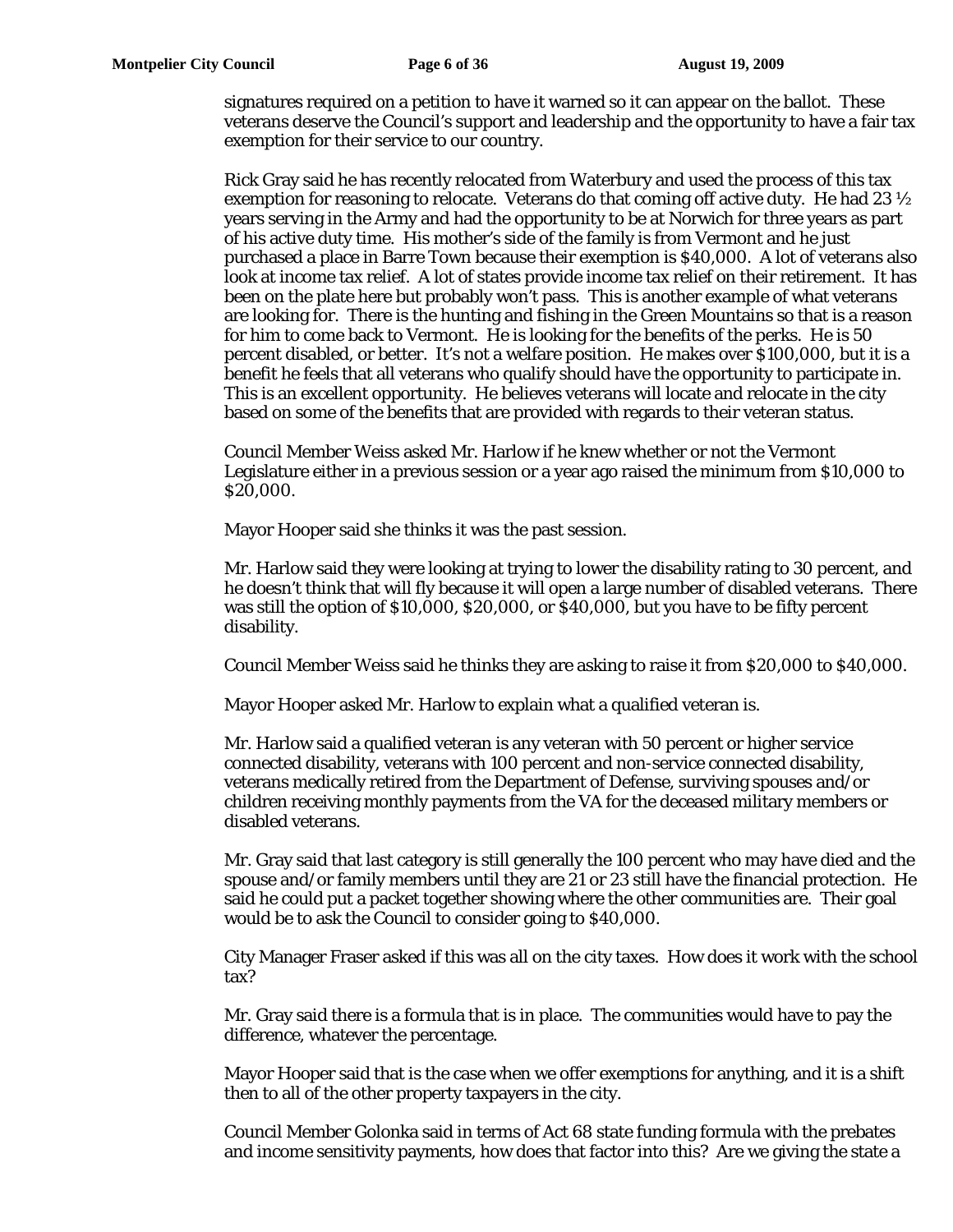discount, or are we not getting so much money reimbursed from the state under the Act 68 funding formula? If they get a veteran exemption and a prebate how would that affect the city?

Mayor Hooper asked Mr. Harlow how he knew there were ten qualified individuals in Montpelier.

Mr. Harlow said they are listed. With the wars going on there are going to be more veterans coming home that are really going to need this.

Council Member Sheridan said Dick Harlow had talked to him about this a month ago. They aren't asking for the Council's vote to approve this. They are asking whether we want to put it on the ballot without them petitioning for signatures. He isn't taking on any veterans with disabilities. He has no problem with putting them on the ballot.

Council Member Sherman said she would second that as a motion.

Mayor Hooper said they mentioned one of the categories was medically disabled from the Department of Defense, so that is not just veterans.

Mr. Gray said it says through Veterans Affairs. There are also veterans who end up with non-service connected disabilities through their pensions through the VA. They are still through the VA and are given a percentage just like a service connected disability. They would also fall under the category of eligibility. Fifty percent, or better, disabilities, veterans with 100% which is understandable, veterans medically retired from the Department of Defense – that's the piece

Council Member Weiss said if this passes now, and he hopes it does, they are responsible for working with the City Manager as this goes on the ballot as there are public hearings and information needed to help the Council support the motion.

Mr. Gray said Dick Harlow has draft language that other communities have used for their ballot.

Council Member Jarvis said she would also like to know what the impact would be. It needs to be clear that this is a shifting of the tax burden.

Mayor Hooper called for a vote on the motion. The vote was 6-0, motion carried unanimously.

09-209. Consideration of a request from Ed DuFresne, on behalf of the 3 Penny Taproom, for permission to close a section of Langdon Street, as well as a request for a variance of the City's Noise Ordinance, in order to hold a Fall Street Festival on Saturday, September 19<sup>th</sup>. V.A.

> Mr. DuFresne applied for, and is receiving, a Community Arts Grant from the City for this festival.

> City Staff is scheduled to meet with Mr. DuFresne prior to this evening's meeting to make sure all of his bases are covered, and each department is aware of all of the details of this event and what is needed to make it happen.

Once all of the details are ironed out, Mr. DuFresne will apply for his Outside Consumption Permit. If his Application is prepared by this evening's meeting, the Council may be asked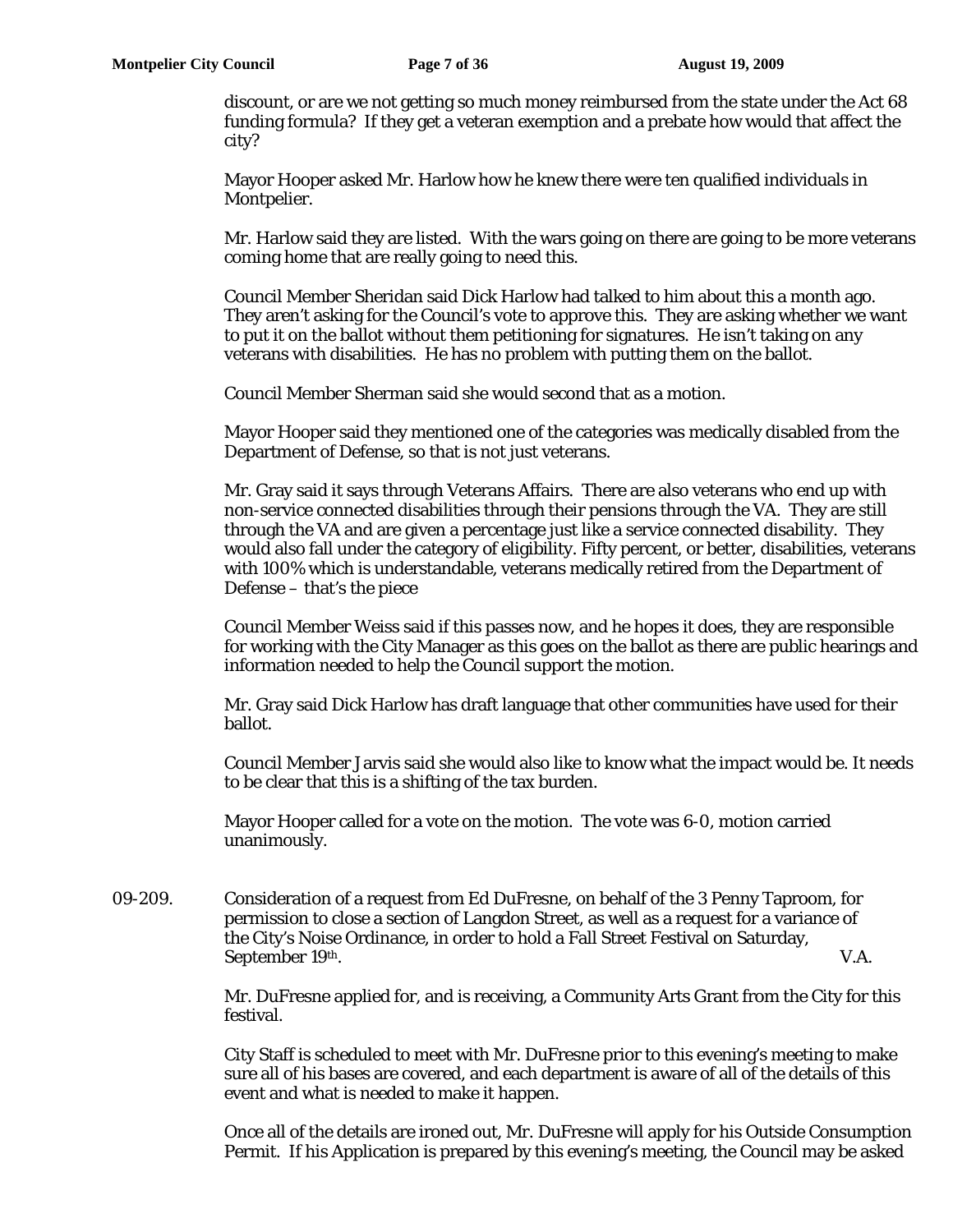to consider this, as the Liquor Control Commission, under an addendum to this evening's agenda.

Recommendation: Discuss the details with Mr. DuFresne and City staff; approve the request with, or without, changes.

City Manager Fraser said this is an event similar to an event that happened last fall in which we approved the same street closing and noise variance. What we did on our end was sit down with the Police Chief, Fire Chief, and Public Works Director and even though we don't have a formal events policy we took the aspects of things which had appeared in the draft and went through each one and made sure things like sanitation and other issues were addressed. They have worked with Ed DuFresne to see how it might work logistically and it is really up to the Council to decide whether you want to grant a noise variance and the street closing for the event.

Ed DuFresne said last year when they first did this he was employed at Langdon Street Café and was integral to organizing the first street fair they did last year. Besides booking most of the acts he also planned the layout, the ingress and egress and placement of staging for performance areas, placement of security and all of the basic things that make the event safe and run smoothly. This year due to other obligations the owners of Langdon Street Café did not want to do the event again. Since he had organized a good portion of it last year he totally offered to step up and run the event, but they decided if they can't have intimate involvement they didn't want it to happen on their end of the block this year and to bring it back next year.

In the interest of momentum he wanted to go forward with it anyway. He didn't want to create friction with them, so he looked at the other models that the city has used for events on Langdon Street. It seemed that the 4<sup>th</sup> of July model made the most sense as an adjustment. He shifted gears to the other end of the block, and the proposal is to do it on that end. He understands that there has been some issue with Andrew Brewer from Onion River Sports as far as access to their parking lot. He has made adjustments to the plan and reissued the letters to them to indicate that the parking lot will be accessible for all day Saturday, even after the street closure.

They would plan on the street closure at noon and use the grant funding for family activities from 2:00 to 5:00 P.M. and not serve any alcohol until after 5:00 P.M. when those activities are over. The noise variance is requested from 5:00 P.M. to midnight because it is an after 9:00 P.M. event. He has applied for an event insurance as well, which should come through with a quote and certificate within 24 to 48 hours. This is the same insurance he has used for other events in the city and when he did an event at Vermont College a few years ago.

As far as the notice of street closure, when he met with the City Manager and city staff they made a plan to put notices on all of the parking meters that would be there first thing in the morning, so he would probably do it late Friday night. He would also send out a reminder letter within a week of the event to all Langdon Street residents just so they are aware of the street closure on that particular day.

Council Member Sheridan asked if Three Penny was still part of the event.

Mr. DuFresne said as long as this goes through okay. Their question is if Andrew is going to be totally opposed they want to have good relations with their neighbors.

Council Member Sheridan said he has heard a lot about this in the past two days, and it is more opposition than just from Andrew Brewer. He had also talked with Dave Nelson and the Langdon Street Café. There is ill will all around. He went to talk to Three Penny today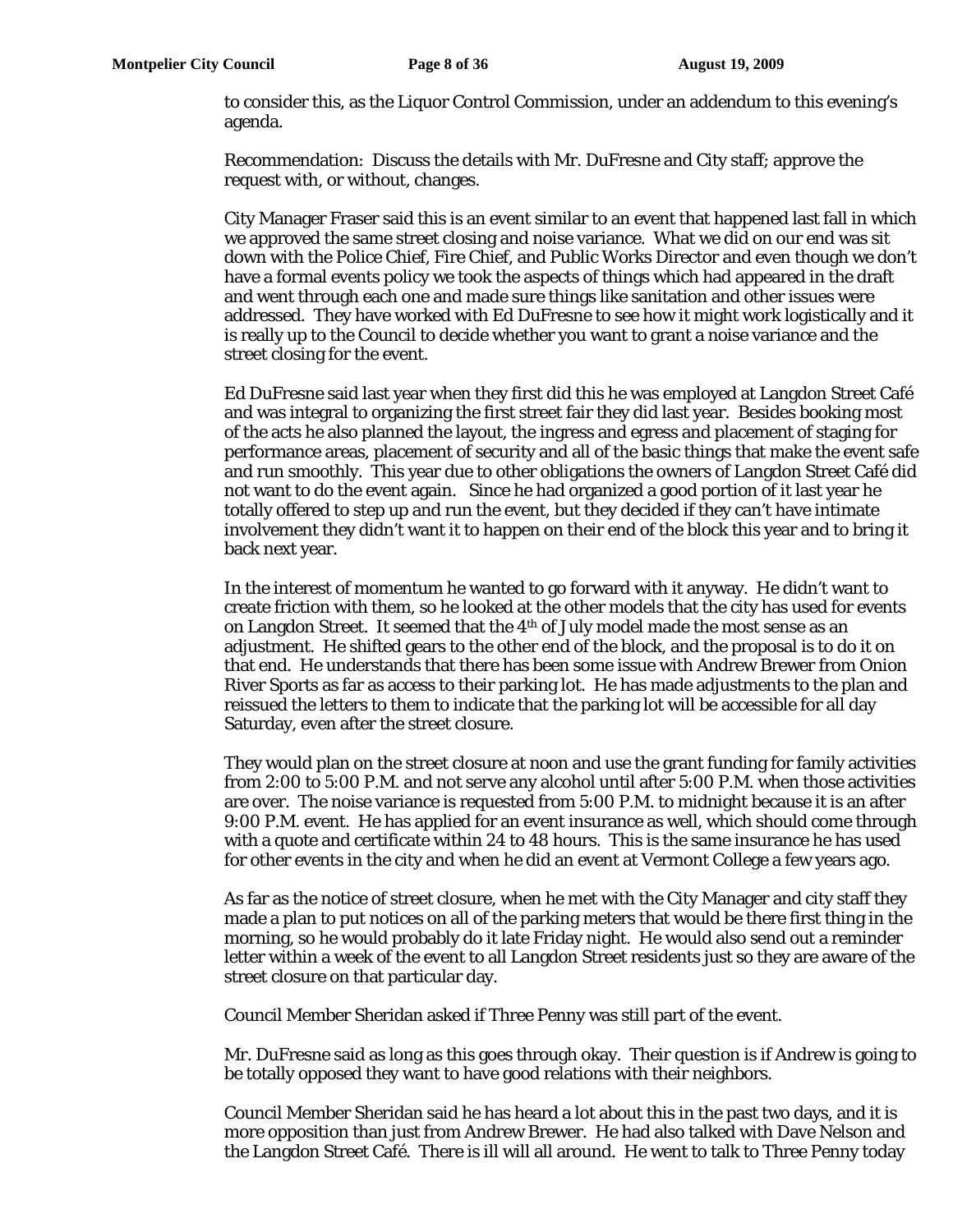to let them know what he has heard so they can make an informed decision. He told them the concerns which had been brought to him. Dave Nelson's concern is that the event is being put on by a business that is not located on Langdon Street. He doesn't have a problem with the festival, but if they are going to have festivals it should be in front of their own place and not a street that another business is on that is a competitor. Langdon Street Café has a little bit of the same issue.

Mr. DuFresne said Andrew Brewer was under the impression they were doing a nighttime event when he talked to Scott, so that was a misunderstanding. When he followed up with Andrew and informed him it was going to be a daytime event he had opposition so they altered the plan so access to that lot could be retained.

Council Member Sheridan said there are issues and more discussion should have taken place.

Mr. DuFresne said he had discussion with other parties on the block and everyone seemed in favor of the event. They had a misunderstanding when Scott talked with Andrew Brewer.

Mayor Hooper asked Mr. DuFresne to describe where he was having the event.

Mr. DuFresne said where they decided to move it is a very similar situation to the  $4<sup>th</sup>$  of July. As opposed to being in front of McGillicuddy's the tent would be in front of Buch Spieler. The stage would be in the opening between Buch Spieler and Global Gifts angled toward the Onion River parking lot across the street. He is in discussion with Alan Lendway about the use of that space. If he had a problem with the use of that space, then they would simply shift the stage location and it would be done similar to the way Dave does it on St. Patrick's Day where the stage is at the end of the tent, except he would leave a portion of it that would be a public area so it wouldn't have to be inside a drinking area after 5:00 so all ages could be there without any issues of being under or over 21.

Council Member Golonka said one of the issues the Council has had in the past is the creation of an events policy. Who has the right to request a street like Langdon Street be closed? He has a little difficulty in terms of cutting off the area from shoppers down to Main Street at least until after hours.

Council Member Jarvis said she can definitely understand why Langdon Street makes sense for this event. It is a nice enclosed area. Is this an event that lives or dies on its location, or if the Council has a problem with Langdon Street is there another location to be considered?

Mr. DuFresne said considering that the event was originally titled the Langdon Street Fair and trying to keep a location based thing to establish something that can get a foothold and grow and eventually an event that will draw a lot of people and a lot of economic activity to the city. His larger goal is to make something that is actually going to be good for everyone. Yes, a fair could be done somewhere else, if necessary, and if opposition on the street skuttles it then he would probably would try to look for an alternate location. He was smart enough not to confirm anything in stone yet. Most of the artists and acts doing the event, and the things arranged for the family activities during the day are all waiting for final confirmation.

Council Member Sheridan said what he heard from the three businesses today is they are concerned that the Council will draft a policy with a limited number of times Langdon Street can be closed. They feel that merchants on Langdon Street should have the first shot.

Council Member Golonka said they have never limited the number yet.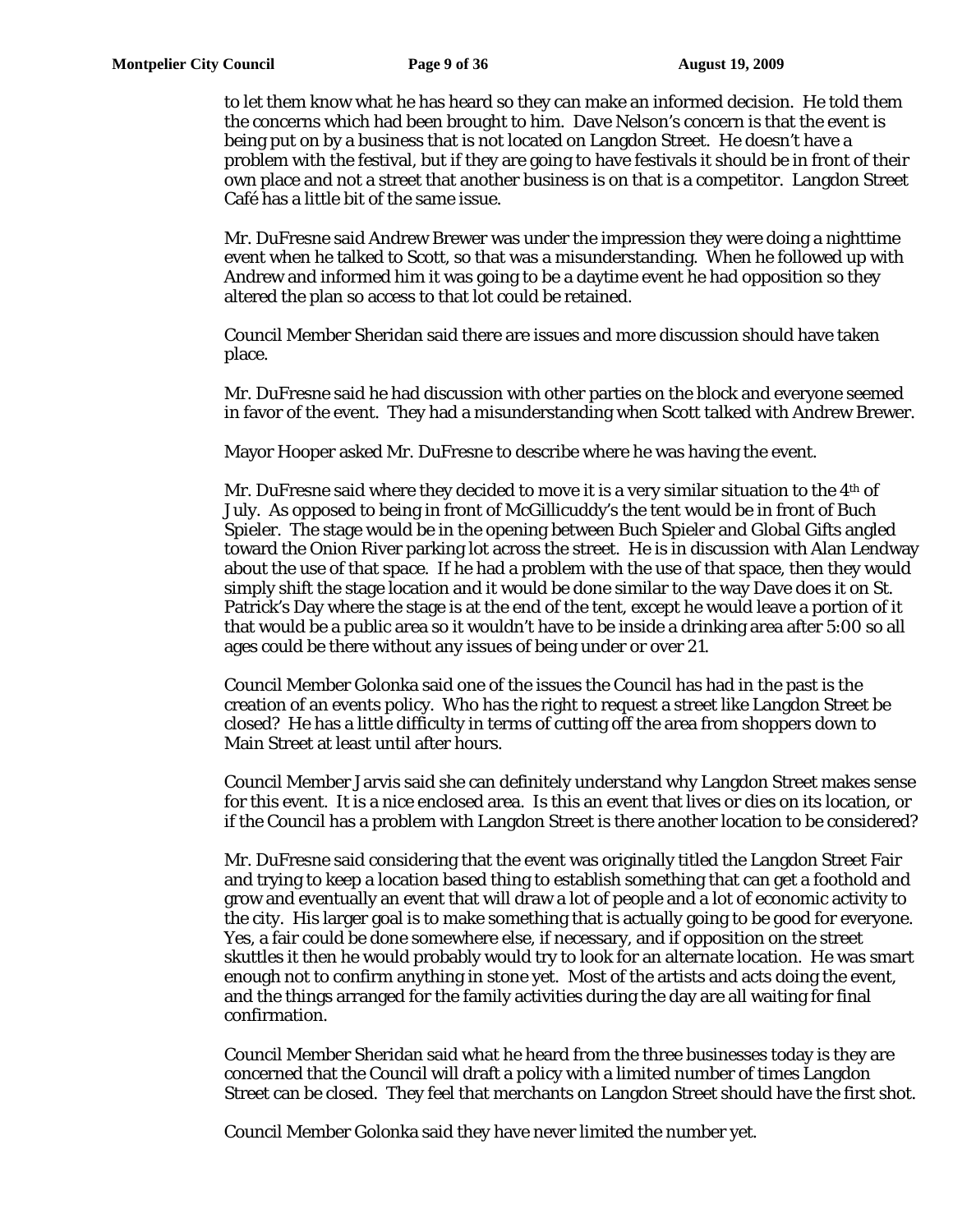Council Member Sheridan said they are concerned that will happen, especially if everybody starts to realize you don't have to have a business on Langdon Street. What Langdon Street Café, McGillicuddy's and Onion River Sports were concerned about is whether Langdon Street will become the certified street for everybody to hold their events on, whether they are located there or not.

Mr. DuFresne said Three Penny's back door is directly connected to Langdon Street, which is one reason they chose it. The back door of their place goes right out into the lot by Andrew Brewer's store.

Council Member Sheridan said he talked to all three today and there is opposition from all three of them. There is concern and ill will.

City Manager Fraser said they have wrestled with this in the past as to what would be the appropriate number of events.

Mayor Hooper said there is a particular request in front of the Council and we need to focus on the elements of that and not what might happen in the future.

Council Member Weiss said in their proposal is a proposed budget. It reads a \$1,000 request. Is that a request to the Council, or is that the request for the Community Arts Grant?

City Manager Fraser said he asked Sandy to put his arts grant application in because it explained the event contingent upon him receiving all of his permits. He felt that was the best explanation of the event they had in writing to give the Council some background.

Council Member Sherman said this event is different from the  $4<sup>th</sup>$  of July. The  $4<sup>th</sup>$  of July is a citywide celebration like First Night when lots of things are different and are oriented to celebration. This event would be different from that. Closing a street is a major event. Streets are public resources and public property and the whole city needs to be taken into consideration and the needs of all of the population, not just the ones who would participate. There are also expenses the city bears as a result of these special events. With regards to the noise ordinance you can get a variance but it doesn't mean there is unlimited noise. There is still a decibel level for before 9:00 P.M. and after 9:00 P.M. He could get a variance but full blast music until midnight is not what is allowed and isn't in the best interest of the whole city. She is skeptical about an additional closing and wonders if there is another location or another way to do this as an inside venue because she thinks it has a major impact on the city when there is outside music until midnight. She is not strongly in favor of this. Outside celebrations on Langdon Street, or anywhere, have a major impact on the city. They are important and valuable and a lot of people enjoy them, but there are special occasions when that happens citywide. It is hard when there are multiple events.

Mr. DuFresne replied they established this event last year and it worked very well. They are looking to continue a tradition. Obviously, there is a great appeal for outdoor events, especially in the fall when the last of the good weather is here and it is the last chance for people to have a gathering outside. If he was going to do something inside he would do it in the winter because it would be a bigger draw in the winter. People want to be outside on those nice fall nights. He understands her noise concerns. Bringing hundreds of people downtown is going to bring economic benefits to the downtown.

Council Member Jarvis said she wanted to oppose Council Member Sherman opinion because she thinks they need to have more things going on in Montpelier. It's fantastic when someone steps up and is willing to organize something. She has a lot of concerns after hearing from Jim Sheridan about the merchants on the street. She is very surprised to hear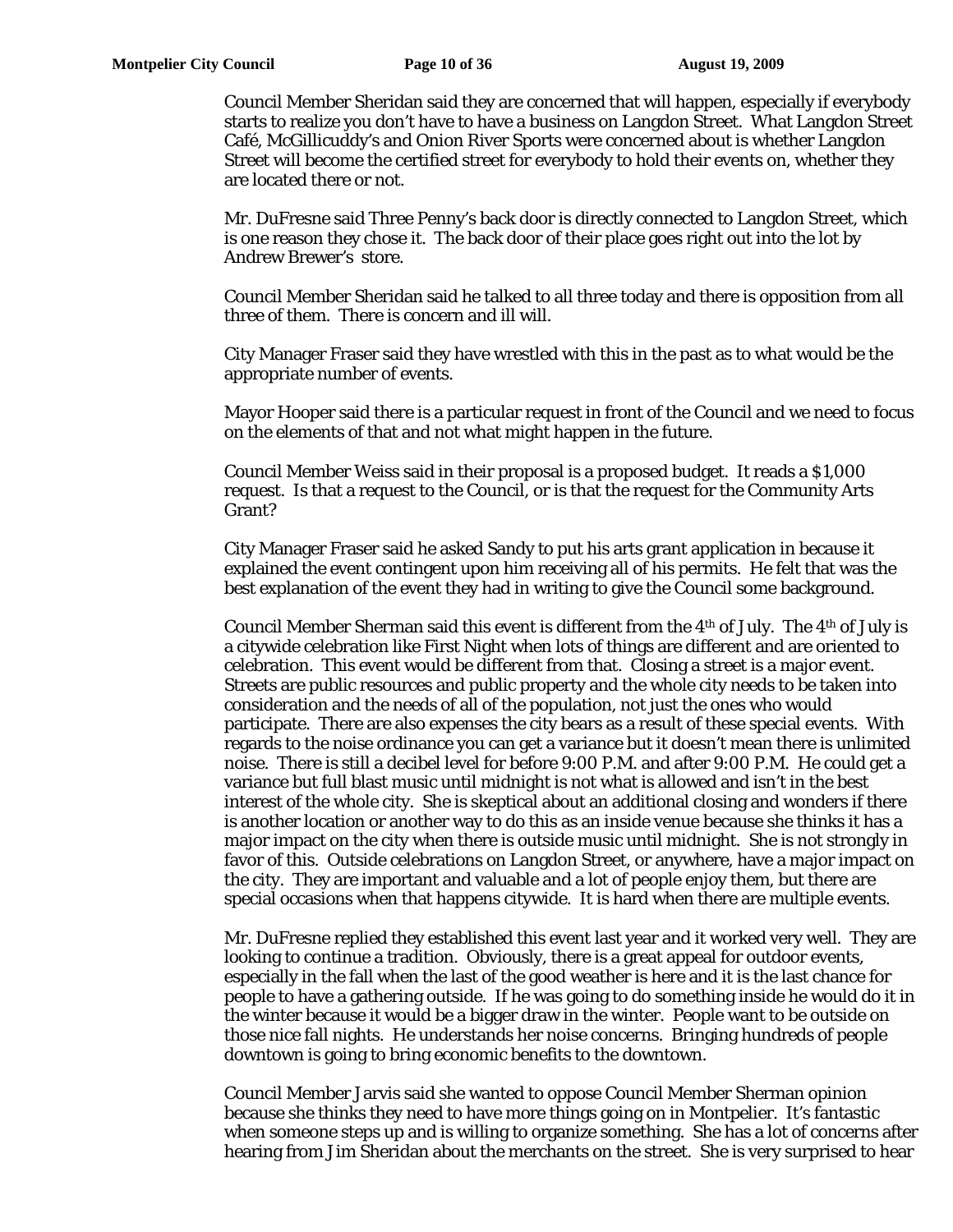their opposition is so strong and yet none of them are present. She thinks it is great when someone is willing to do something like this for the city. She was in Rutland last week for an arts street fair where they closed off the street and there were a lot of people from Montpelier present. They all had dinner in town and stayed and visited the book store and spent money. She would love to see a fall festival happen. That is a fantastic idea. She isn't sure this location is going to work but she feels the Council should do what they can to make sure this event happens somewhere.

Council Member Hooper said he wanted to echo Sarah and say that in the absence of an events policy we have no reason to prohibit the use of Langdon Street by someone who is not on Langdon Street. He would like to move the adoption of this proposal so the event can happen. Council Member Jarvis seconded the motion.

Council Member Sheridan said he doesn't have a problem with the noise. Saturday downtown is noisy anyway. If you have ever heard Positive Pie's music bouncing off the buildings it is like fans are out on the street. It is the same thing with the Black Door. People are used to noise downtown on a Saturday night, even after midnight. He doesn't think noise should be an issue for a one-time event in the heart of downtown. Those who live downtown there is noise every single night in the city because we are becoming a city with a vibrant night life, which he thinks is great. He doesn't have a problem with the fall festival, either. He thinks in the future if people were approached face to face rather than by a letter they could have avoided this problem. In the future if they are going to hold an event on Langdon Street they should talk to the people face to face. Talk to them a month ahead of the event so they can deal with the issues and work things out.

City Manager Fraser said they have had the events policy in front of the Council on a couple of cases. The policy they drafted and approved there is nothing included that would have prevented this. It has not yet talked about the number of times. In the last draft we talked about it being open to the public as opposed to closed and private it wouldn't have a fee. Because of the way they are setting up the tent and because it is open to the public that is one of the conditions. It fully complies with the last version of the events policy. What the Council considered wouldn't change the conversation.

Council Member Weiss said discussion to the events policy is not germane to the motion. He asked the Mayor to call the question.

Mayor Hooper asked if there was a second to the motion. The motion to call the question died for lack of a second.

Council Member Golonka said he generally supports festivals and agrees with Council Member Jarvis and Hooper in that regard. He would like to see some type of consideration for business hours so he would ask for a friendly amendment that Langdon Street from Onion River Sports to Main Street stay open until 5:00 and then have closure.

Council Member Hooper said that puts in front of McGillicuddy's which is one of the merchants that complained.

Council Member Golonka said he would like to see it as close to Langdon Street as possible.

Mr. DuFresne said if he could use the other end of the street he would. Unfortunately, even though the event originally was his idea and 80% planned by him Langdon Street Café has taken ownership of the event and they do not want it done this year. McGillicuddy's would not want it in front of their door, if they weren't the ones serving. Parking on Main Street is so close to Onion River. It is kind of ironic that an outdoor store that specializes in bikes and hiking needs to have their cars pull within 5 feet of the building in order to do business.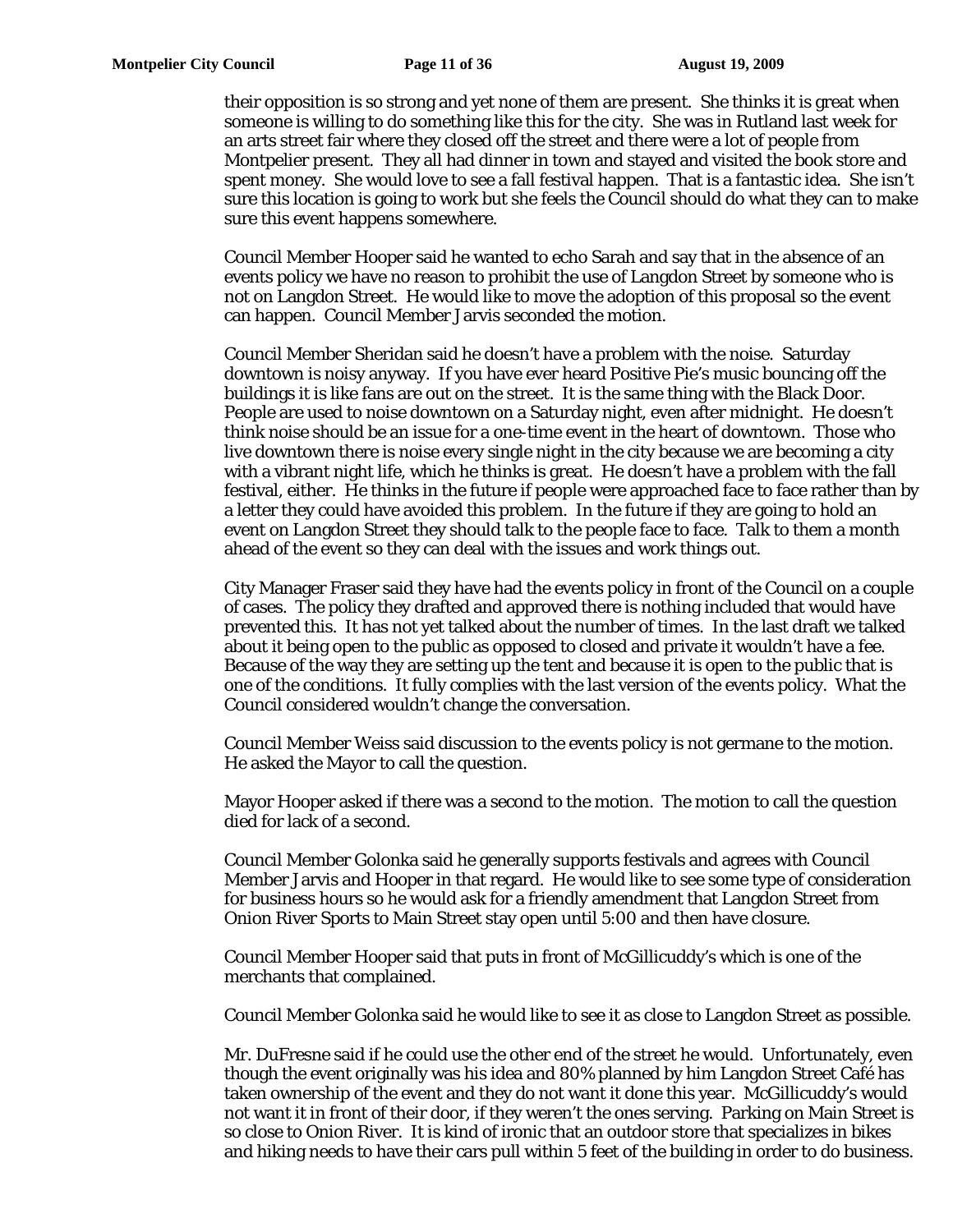Mayor Hooper asked how residents and businesses on Langdon Street received information about this event.

Mr. DuFresne said they all received the same letter last week. That was given to all apartment residents, businesses and posted near the mail boxes in the apartment buildings and on the doors on the way out.

Dan Renfrew said he supports the event. The community needs more things happening in Montpelier.

 Mr. Dufresne said he was going back to see some of the folks who have opposition to this and if he finds that the opposition is worse than anticipated he isn't willing to shove an event down peoples' throats. He will look for an alternate location that he can use the same date which may require him to come back to the Council on September 9<sup>th</sup> to receive final approval for an alternate location. If he was to find an alternate location it would be one that did not involve closing a street because that would be another can of worms opened. In fact, he would probably pursue the parking lot where the Farmer's Market is held and hold it after the Farmer's Market. It obviously wouldn't be called the Langdon Street Fair, but they could call it the Second Annual Downtown Montpelier Fair. At least the event could be maintained. If Langdon Street Café chooses to get involved again next year and do it at their end of the block they can revisit that then.

Mayor Hooper called for a vote on the motion. The vote was 4-2, with Council Members Golonka and Sherman voting against the motion.

09-210. Public hearing for further consideration of a location for a bus stop to accommodate public transportation coaches (Greyhound) in the downtown area. V.A.

> Council has discussed this issue at their July 8th and July 22nd meetings; the two proposals being considered were in front of City Hall and the other in front of the TD Bank building at 90 Main Street.

Chris Turly of TD Bank raised questions which were discussed at the July  $22<sup>nd</sup>$  meeting.

Council opted to conduct this public hearing to give everyone an opportunity to voice pros and cons on both locations.

Recommendation: Conduct the public hearing: possible direction to staff.

Mayor Hooper said the Council wanted to create the opportunity for people to weigh in because they hadn't sufficiently noticed adjacent users of the space where they decided to put the bus stop, State and Main in front of TD Banknorth. She thought if the Council decided that was not a good place to locate the bus stop rather than to lose a couple more weeks she asked the Council to take off the table the second public hearing of placing it in front of City Hall. This is an opportunity for members of the public to address the City Council on the location of the bus stop at the intersection of State and Main Streets.

Morgan Brown, a resident of Montpelier, said he had used the bus over the years to visit friends and family out of state. The bus is an important service. He remembers when there was a possibility of them moving out of Montpelier in the past and he was very concerned about that. He is glad the service still exists and hopes it continues. He has often wondered why it has been so impossible to get a transit center in town because that is what we need. That's the ultimate solution. He thinks City Hall is a very bad idea. He doesn't understand the rationale and he thinks the city is going in the wrong direction. He thinks in front of TD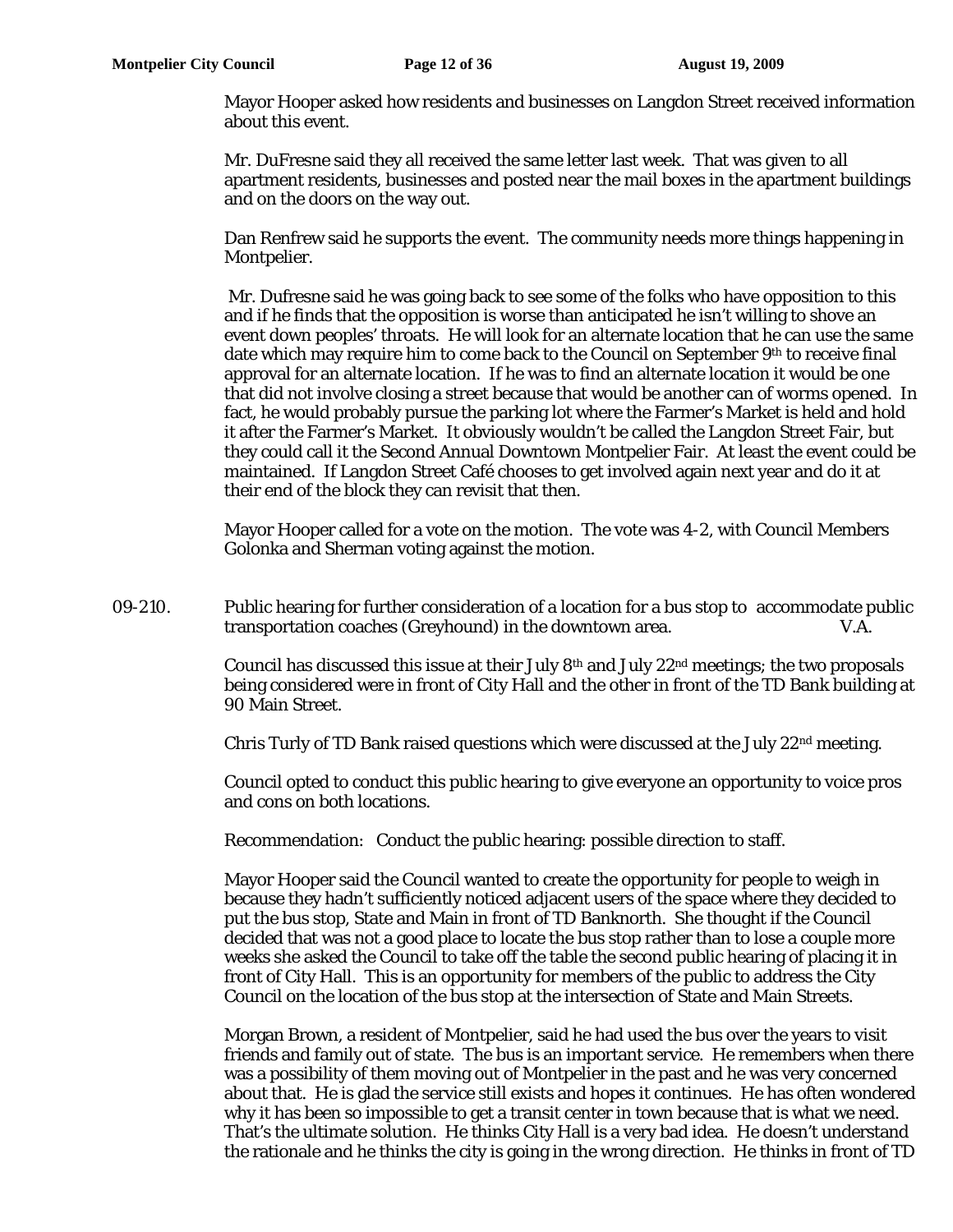Bank is a worse idea. Greyhound bears more of the responsibility and so does any entity they partner with. Apparently, their partner is Rhapsody and he thinks the responsibility goes more towards those businesses as far as locating the bus stop than it does the city. If they can't stop in front of Rhapsody's business, he thinks the best solution right now is to keep it where it is on Taylor Street. If Rhapsody and Greyhound can't find a better location that is agreeable to everyone and doesn't create a hardship on the city, then keep it where it is and let the people walk back and forth.

Zachary Hughes, a resident of Prospect Street, said he is going to be on Greyhound's side a little bit. He does not share the view that it is Greyhound's ultimate responsibility. He believes the city should team up with Greyhound. He has a concern that Greyhound is going to say they are out of here. If that happens it will cost him more money, and he will move. He has to lay it on the table. If they had a choice right now and Taylor Street was not available what is the big deal with City Hall? He thinks TD Banknorth is an accident waiting to happen. He believes this is an important service. He feels it is embarrassing if the service leave this city. There aren't enough services for transportation in the city. You have GMTA and a few taxis, but if the bus service moves to Berlin there will be no way for Montpelier residents to get back to Montpelier especially in the middle of the night. In his view bring it back to City Hall if Taylor Street is not an option is the only alternative.

Franklin Shiner, a resident of Montpelier, said he grew up here. He is lucky enough to be able to say that as a boy he had ridden steam in and out of Montpelier Junction. He remembers the old Central Vermont Railroad Station when it was a bus station and has taken buses in and out of Montpelier. He has also flown in and out of the Barre-Montpelier Airport, which is now the E. F. Knapp Airport, when Montpelier had commercial aircraft service. We actually had public transportation here and used it. When he thinks about the AARP Magazine putting Montpelier as high in the rankings as it did he has to say that without bus service why should we be so high? If the bus service goes up to Berlin and people start patronizing the mall, why shouldn't they? If the bus service is kept down here in the center of Montpelier in some way, then we will be drawing people to the businesses. People who are either legally forbidden from driving or are unable to drive or choose not to drive do take the bus. He said from personal experience as a pedestrian stepping out to cross the street in front of the bank when there have been buses and a Brinks truck was parked there was risky. There are other risks besides the visibility, but he certainly does not support having that in the middle of town. He wonders how much the city would lose in terms of money by giving those spaces up and wonders whether that would actually be worth it in terms of some other deal that could be made with another store or business. It also occurs to him that the depot across from Shaw's where GMTA buses stop now might be a reasonable alternative because he realizes they could come off the interstate and go around and come back on. That would be another good place to think about. He doesn't know if there is any place around that depot that would be worth consideration. As far as Greyhound itself goes, in conversation with people who are operating the last bus station on Taylor Street they were talking about how the company that now owns Greyhound, the American Bus Company, is in Scotland. They don't care what happens here. They care about their profit. If a bus stop in Montpelier isn't profitable we need to tell them it is because it is the capitol city and we need to keep it here. If it isn't profitable up in Berlin the same thing will happen as did in Randolph Center which is no longer a bus stop so we could lose doubly by not keeping the bus stop somewhere in downtown Montpelier.

Dan Renfrew said he doesn't own a car and has never owned a car. He lives a very local life. He rarely ever uses the bus, but when he does it is because he needs to. He would like to see the bus service kept in Montpelier.

Elaysha from Rhapsody said for them to be the ticket station they really want to keep the public transportation in town. She is from the Netherlands and there are bicycles and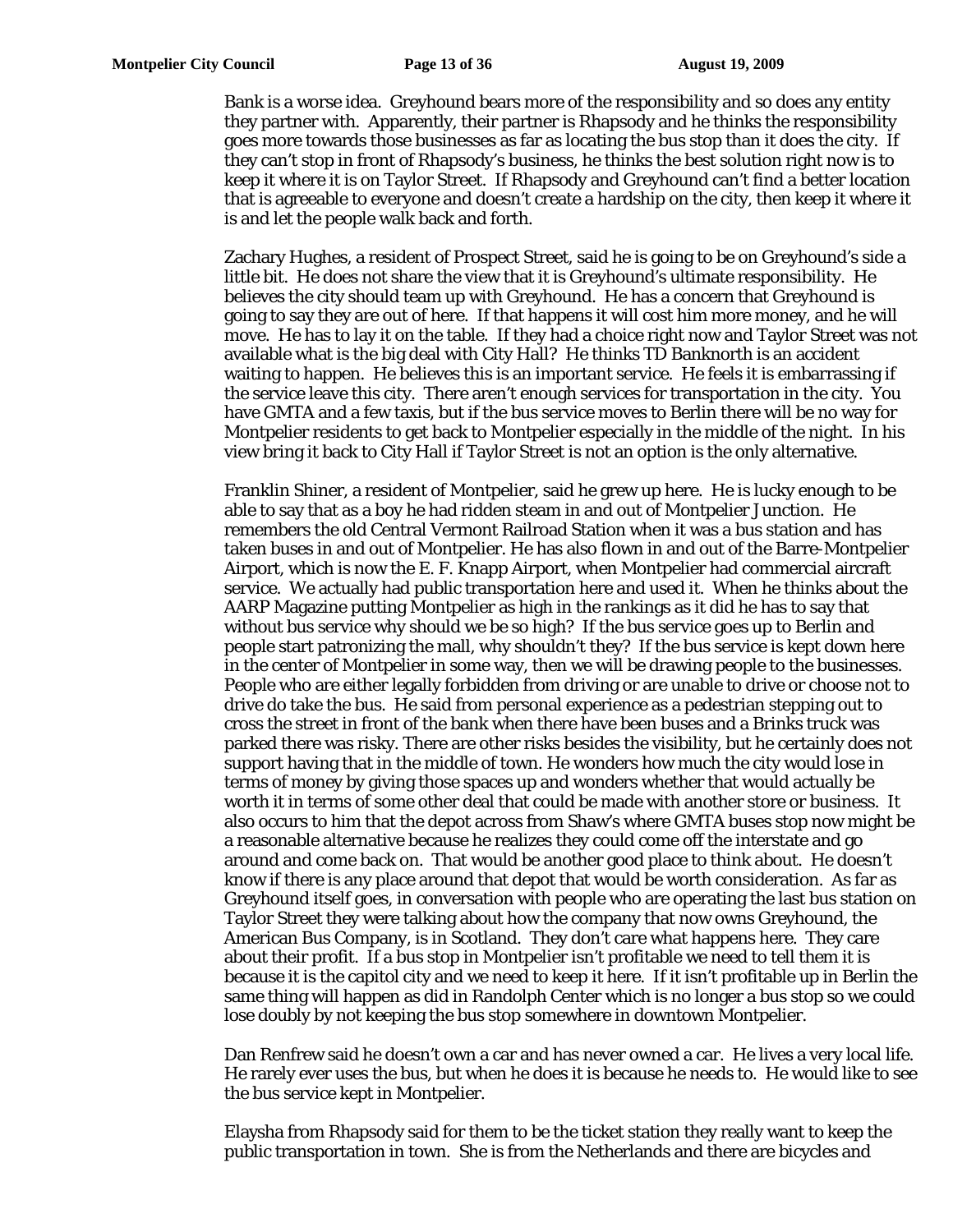buses. She wrote out a few points why we should have the bus stop in front of City Hall. There are 18 signatures from 19 businesses supporting this. Tonight there were two people who came to Rhapsody to buy bus tickets. People are very confused now because there is no place to buy tickets for the bus.

Carl Etnier said he wanted to review a little of the history of this. They have all supported the importance of having Greyhound in Montpelier. At one point it was decided that TD Banknorth would be the spot, and that was a decision the Council made. The next meeting he attended a TD Banknorth representative came and was against putting the bus stop in front of the bank. At that time Rhapsody was scheduled the following week to go to training with Greyhound to start selling the tickets so the two people who came tonight could have purchased their tickets. Meanwhile, the bus is still far away from where the tickets are being sold, which is over the internet. It's fundamental for a bus station to be near where the tickets are sold. He doesn't care whether it is TD Banknorth or outside of City Hall, or outside of Rhapsody by M & M Beverages. He does think it is time to stop messing around and get a permanent location near where tickets are sold here in Montpelier so we can once again have real service to the city where people can come buy tickets, wait in peace and package service can also be restored.

Paul Giuliani said he wanted to give the Council a little historical context behind his remarks. His office is on the second floor of the TD Banknorth building and it has been there since 1951. Like Mr. Shiner he too has ridden public transit in Montpelier because he used to take the train from Montpelier to Wells River. To dispel any rumors about his preferences of public transit he wants to assure the Council that whenever he has to go anywhere if it is possible he takes the bus or the train because he is scared of flying. The original landlord was Montpelier Savings Bank and Trust Company which is now TD Banknorth. Their lease arrangements since the beginning and through today entitles them to the use of the second floor as a law firm. It also entitles them to free and unobstructed use of the vestibule where the ATM is located. It allows them the unobstructed common use of the stairwell lobby and the lobby for the elevator. That is part of their lease. They have as much right to use those spaces as the bank does or any other tenant in that building. Those spaces are restricted to their use, the bank's use and the use of the other tenants in that building, and their clients, vendors and employees and other people who have a legitimate business interest in the building. He wants to assure the Council that if there is a bus stop in front of TD Bank they will not stand rightly by while those spaces are turned into a waiting room or they are disrupted by people or baggage. That is unacceptable. That is not part of their lease arrangement with the bank and it will be very disruptive to their operation. There is a security issue that he doesn't know whether it has come to the floor or not. If that bus is going to stop there eight times a day it had better coordinate its activities with the armored car companies. If there is an armored car delivering or picking up cash or securities from the bank at the same time there are 20 people milling around waiting for the bus there is a disaster waiting to happen. It is a very serious problem. That intersection is very poorly laid out now compounded by the crosswalk in front of where Ben & Jerry's was located. That bus pulling left back into the interstate is an accident waiting to happen. What is wrong with the present location? He has been told that the reason from the city's perspective is that the Taylor Street location isn't acceptable because people buying their tickets at Rhapsody may walk across the railroad bridge to get to the bus stop on Taylor Street, and somehow that pedestrian activity exposes the city to some liability. He has no idea where that comes from. That is not the law in the state of Vermont. He would be very troubled if that was the predicate upon the Council's action to dismiss the Taylor Street location and try to relocate the bus stop some place in downtown Montpelier. He is sympathetic to the needs of Greyhound and the people who use the service, but they cannot allow their office to be used as a bus terminal. It's as simple as that. If it comes to pass that the Council decides to use the front of TD Bank as a bus pickup and drop off point and people start using the lobby of the stairwell or the elevator lobby as a waiting area or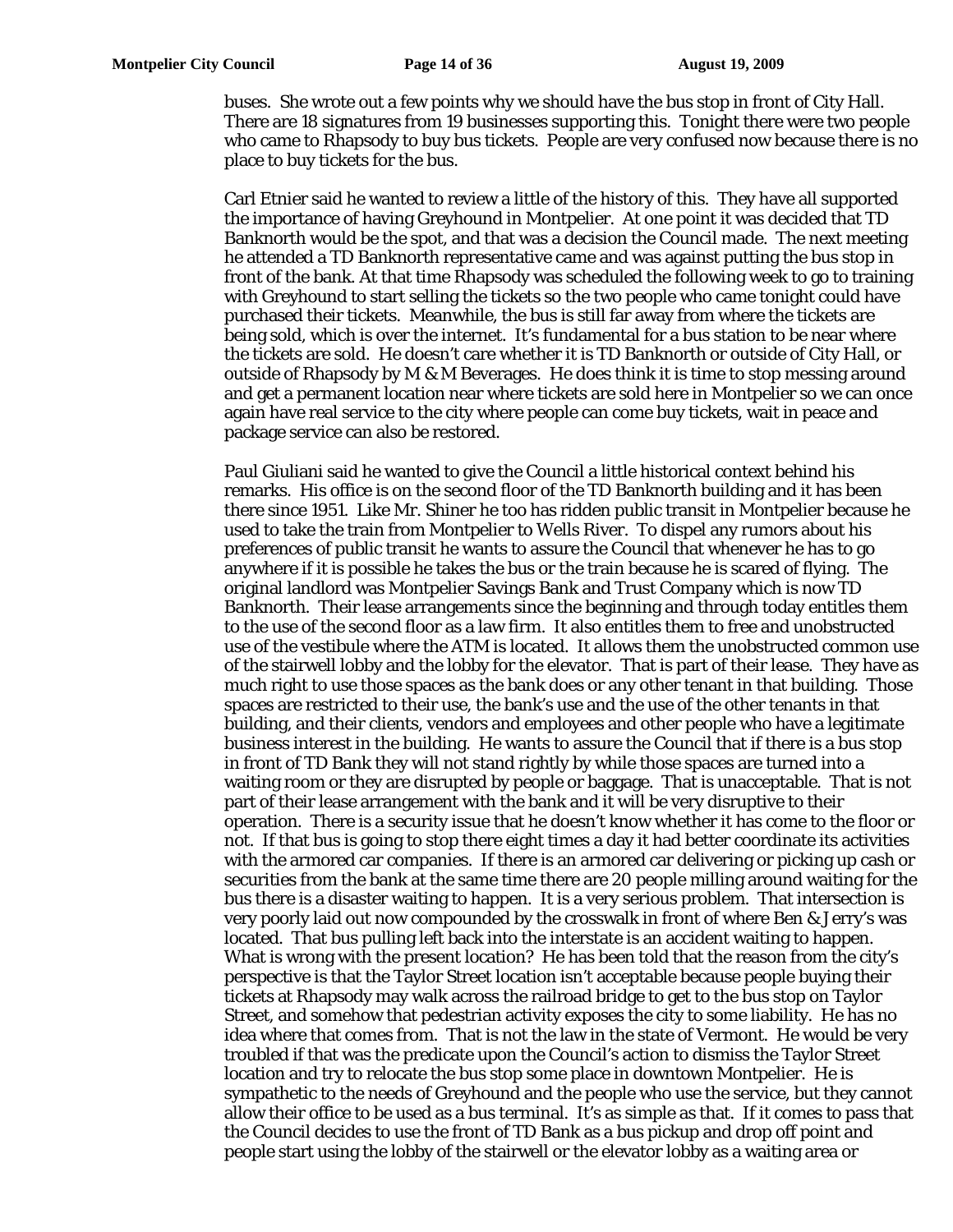baggage area, all he can do is assure them that the police will be called and trespass citations will be issued because they cannot have their employees, clients or invitees running a gauntlet to get to their office. It is just not going to happen. He thanked the council for their consideration.

Harold Garabedian, a resident of Montpelier, said he isn't about to suggest a site. He can appreciate all of the issues pros and cons about any of them. He just wants to reaffirm that he thinks regional interstate transportation is important to Montpelier. It's as important as events that Sarah was talking about. It's important in terms of community vitality in terms of the ability to have accessibility. We're an aging population and transportation is more of an issue as we get older. The goal here is to sort through the options and make a decision because he thinks it is certainly needed in terms of allowing transportation to serve the community efficiently. This is also to put in a plug for the transit center because that is really the ultimate solution, and that is why we need one. We need to keep investing in transportation.

Nat Frothingham said he doesn't understand the current logic. Is the proposal to have the bus stop in one location, the tickets sold in another location, and where do people wait when City Hall closes? Where do people wait when Rhapsody closes? What happens if there is a storm and the bus is delayed? He would love to have the dots connected.

Mayor Hooper said their interest is to hear from members of the public about their concerns. The Council opened this up for further discussion because she felt that we hadn't given sufficient notice the same way they had afforded to other options they had considered throughout the city.

City Manager Fraser said for years the city's bus stop has been located on Taylor Street in the trailer. That was first through a sub lease through the city when we leased that lot. A combination of contamination issues and other reasons the property owner chose not to continue that lease so that was no longer available. That trailer had to go. The city controls a small portion of land adjacent to that which we are temporarily using. There is no shelter there; there is no cover. The tickets used to be sold out of that location. The long term solution is the transit center which will have a ticket location and shelter. Greyhound, not the city, although we assisted them sought to find a new ticket agent and looked all over town. They began their search with businesses that were near Taylor Street recognizing that the proximity does make sense. There is certain logic that you buy a ticket when you are near where the bus stops and they weren't successful for whatever reason. People weren't interested in selling tickets. That's a business choice people made, but it had a consequence. They finally connected up with Rhapsody who was interested and it didn't work. Greyhound said it was really important for them to have a close proximity between their ticket sales and the bus stop. They aren't going to be immediately adjacent, but they should have site distance at least. The city working with Greyhound and working with its traffic people looked at what might be available in the core downtown. They agreed with everybody who said why not leave it at Taylor Street. From a pure traffic safety standpoint there is no question that is a better location. However, that doesn't really meet the needs. We aren't concerned about city liability. We do have a concern that people should not be walking across that bridge. That is not a legal pedestrian thoroughfare. If some time in the future rail traffic increased it could be downright dangerous. Experience shows that people do that. The city did not want to be part of encouraging any illegal and dangerous activity. They started looking at finding alternatives somewhere on the Main Street corridor recognizing that none of them were particularly any good. They first looked at a location almost adjacent to Rhapsody at M & M Beverage, and that had a whole bunch of problems and was rejected. They looked at the GMTA site in front of Shaw's and anyone pulling out of Shaw's recognizes the limitations of that site. In fact, they would like to do away with that because they don't think that is a particularly good location, either. It is an example of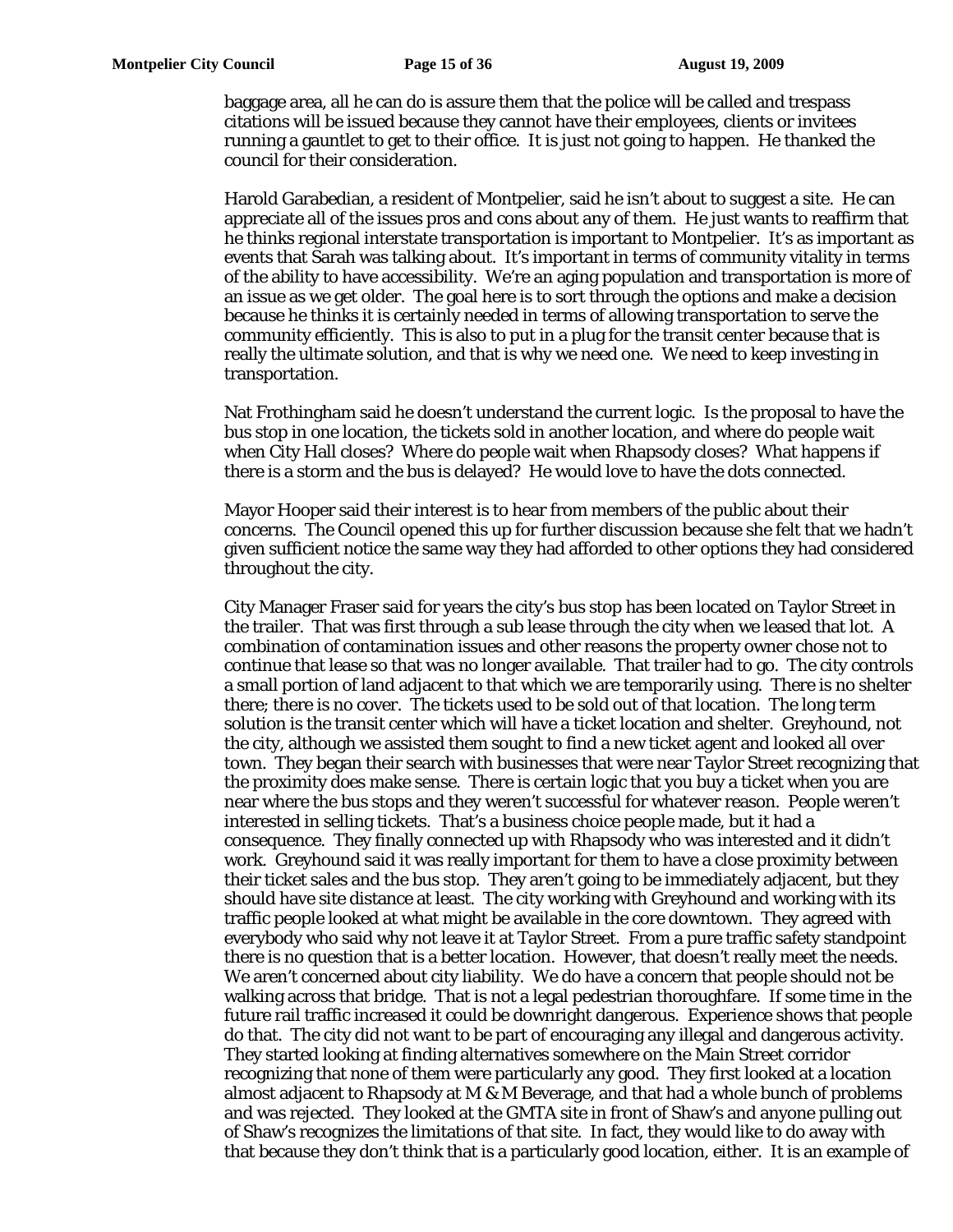the sorts of inconveniences you put up with. They looked at pulling it in around City Hall and having them stop over near Rite Aid or behind by the Police Station and there were circulation issues. The situation came down looking at removing three parking spaces in front of City Hall. No, there's not necessarily internal location for people to wait in the building at night. There is not on Taylor Street right now, and there won't be. They brought the bus in and did a demonstration of the area in front of City Hall to see how it would work. That morning they asked, what else might work? The only other possibility would be in front of the bank where the tour buses stop. That was a decision made the morning of the meeting. The bank wasn't notified. The Council passed a motion saying this would be our spot subject to hearing from the bank. At the next Council meeting they heard from the bank, and the Council said if there were concerns let's open it up to a public discussion about that site. That is what is happening tonight. There is not great site. If there was we'd be using it. Every one of the sites has problems.

Mayor Hooper said she thinks the City Manager is correct. We are at the point where we need to figure out how we are going to proceed with this. We are not at the public hearing portion of this, but the Council made the decision at the last meeting to have the bus stop in front of TD Banknorth. If the Council wishes to reconsider that and the option that is available to us is the next agenda item which is where we would remove the three parking spaces in front of City Hall and call that a bus stop. All of the Council Members have received e-mails and the Council has looked at every other space that is available to us in town.

Council Member Sheridan said he found somebody who wants to sell tickets on Barre Street. The Senior Center wants to sell tickets and they are wondering if somehow the bus could work there. He wished they had known that when the bus was here. It would be nice to see if the bus could circle around the Senior Center.

Council Member Golonka said given their discussion that Section 9-218 he would make a motion to stay on Taylor Street for the time being and reject the other two sites. They have been talking about this for six Council meetings. He thinks they need to make some call on the Carr Lot. He hates the idea of taking parking spaces away from City Hall. He doesn't like the spot in front of TD Banknorth. It is a poorly conceived plan. The City Hall spot will take away spaces that service a core function for city government. People come in here for building permits, pay their bills, etc.

Motion was made by Council Member Golonka, seconded by Council Member Weiss that the bus stop remains at the Taylor Street location.

Council Member Sherman said public transportation is a public service and City Hall is a public building. It is important that we do services for the public here. Three parking spaces is huge in Montpelier, but eight buses stop in Montpelier is a important to the activities of the city. There is a ticket vendor here. There is no ticket vendor at Taylor Street and it is dark. There is no place to wait. As a temporary solution we should keep the bus stop in front of City Hall. When City Hall Plaza was redone and the cobble stones were put in that was funded by ICET, which is transportation funding for multi-modal transit projects. Transit is not a foreign idea to the front of City Hall. For people who come here and who ride the bus, which comes in the morning, afternoon and the middle of the night, it is really important to have a welcoming place for them and a safe place, and nothing is safer than the front of City Hall.

Mayor Hooper said we are not going to build a multi-modal transit center for at least three years. We have heard that selling tickets for the bus at a distance from the spot does not work in their business model. She would be stunned if we managed to retain bus service in this community by allowing that to continue to be the bus stop. She appreciates the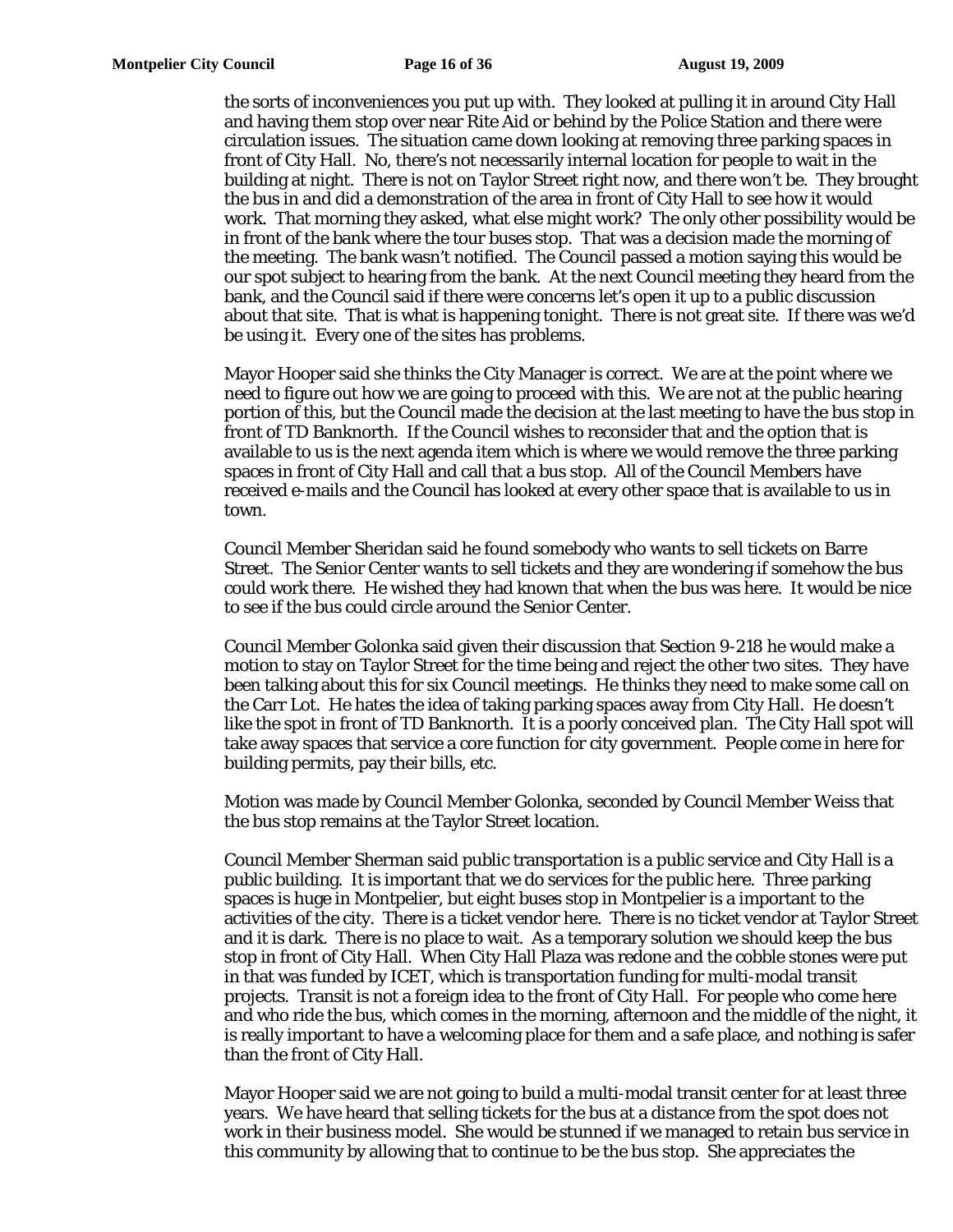frustration that all of the options that are available to us are not great. In her view the most appropriate is in fact in front of City Hall. She finds it interesting that we talk about the value of the loss of the spaces. We know that folks struggle with public parking all of the time. In her opinion we rather casually give up other spaces to deal with public safety issues rather than to try to think of different models to make parking work. Perhaps this is a challenge to us to figure out how to create more spaces in downtown and maybe consider other models. She is deeply concerned that we are going to lose the public transit option.

Council Member Hooper said he is also concerned about losing Greyhound, but he has nothing to base that on. Do you actually expect they would leave if we remained on Taylor Street?

Council Member Golonka said if we are going to be talking about investing \$10 million in a multi-modal transit center they would want to stay.

Council Member Jarvis said that apparently is what is keeping them in town, the promise of that.

Mayor Hooper said if they don't have a place to bring service in within the next few years they are going to have to provide that service somewhere else. It is clear in the conversations and she has heard from city staff they believe that to be the case. There is a motion before the Council, which is to not have the bus stop in front of TD Banknorth and not have it in front of City Hall but to leave it on Taylor Street where it is now. She called for a vote on the motion. The vote was 4-2, with Council Members Jarvis and Sherman voting against the motion.

Mayor Hooper said she needed to veto that. She doesn't find this a good resolution to the problem. The service is too important to the community. That leaves us nowhere which is an unfortunate position to leave the community in. What are the options available to the Council at this time?

Council Member Jarvis said they could remove from the table to continue the second public hearing on having it in front of City Hall.

City Manager Fraser said it takes 5 votes to override a Mayor's veto. The most recent action of the City Council is to have a bus stop at TD Banknorth. Unless that is changed, that is the standing action of the Council. There was a motion to undo that action and to table the issue. At this point the decision of the Council is to either override the Mayor's veto or reconsider the action.

Council Member Jarvis moved that the council reconsider the decision to have the bus stop located in front of TD Banknorth. Council Member Sheridan seconded the motion.

Council Member Weiss said in terms of the minutes held on July  $22<sup>nd</sup>$ , page 8, when this item was last discussed at the City Council's July 8<sup>th</sup> meeting the Council opted to go ahead with the TD Banknorth location pending notice to the bank and assuming the bank had no major issues. He isn't clear as to whether or not this Council had ever taken an action which said we are going to Banknorth because they put the provisos within it.

Mayor Hooper said the Council heard objection from the bank and its tenants.

Council Member Sheridan said he would say by the positive vote for Taylor Street we have thrown out TD Banknorth.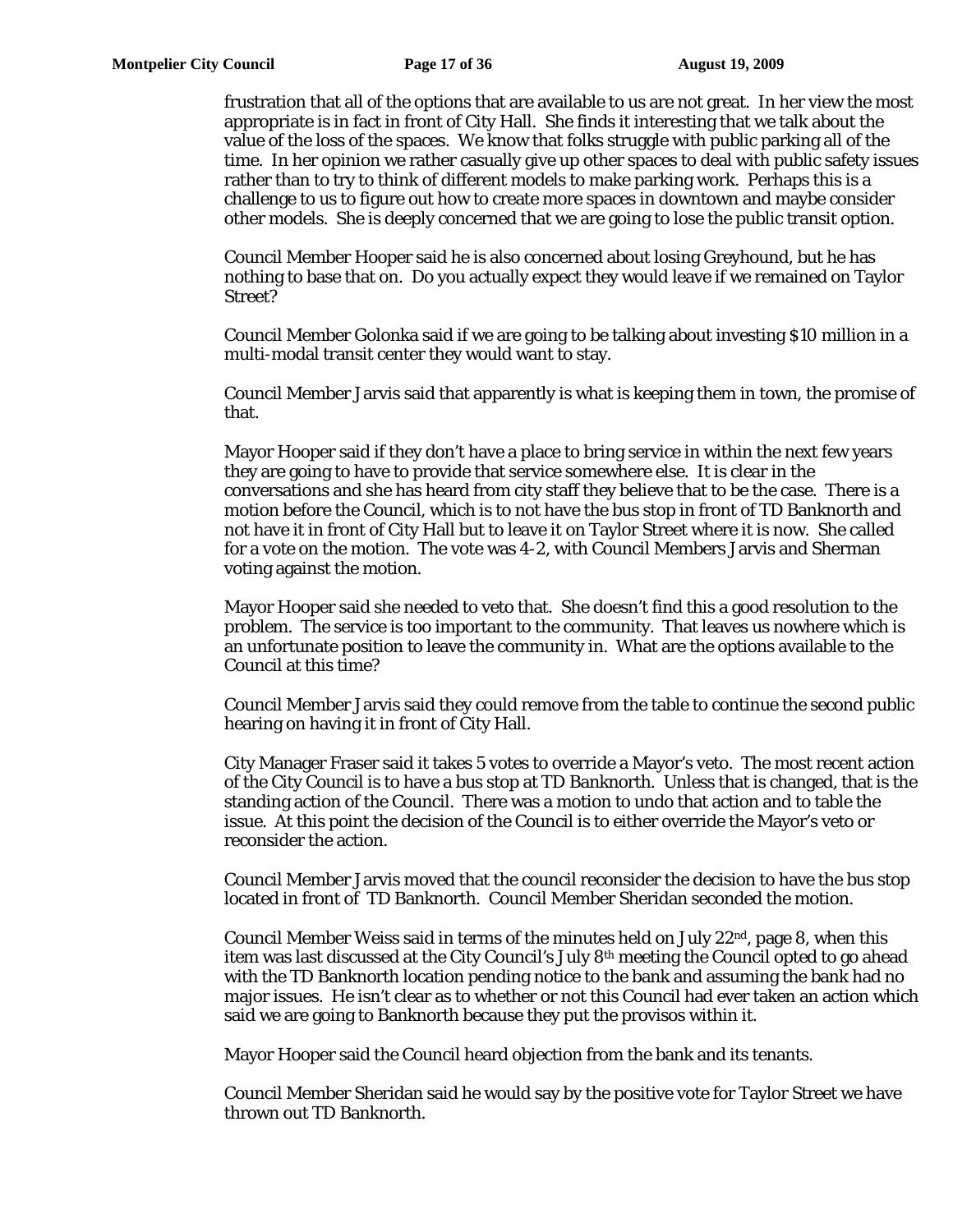City Manager Fraser said what they might want to do process wise instead of getting hung up with what they have done and undone is think about what you want to do and get there.

Mayor Hooper said she would suggest based on what Alan Weiss just read and based on the testimony we aren't supporting the TD Banknorth location. Four would like to be at Taylor Street. The person who holds the veto power doesn't want to be there. They need to override her veto if they so choose.

Council Member Sheridan inquired where the bus was stopping now.

City Manager Fraser replied Taylor Street.

Council Member Sheridan said the veto doesn't put the bus anywhere else.

Mayor Hooper said it may put it out of town if we don't figure out what to do with it.

Council Member Weiss said he would like to make reference to the Montpelier City Charter under Title 4, the Mayor, and Section 5 powers of the Mayor. Basically the last full sentence says the Mayor may veto any action passed by the Council providing that the Mayor does so before the next regular meeting to said City Council, and any action so vetoed not become effective unless at the first regular meeting with all members present after the Mayor's veto five or more Council Members vote to override the Mayor's veto. Yes, the Honorable Mayor vetoed that motion, which is her prerogative. If he is reading this correctly, it appears to him that the veto does not take effect until the next regular meeting.

City Manager Fraser replied that isn't correct. The action that was passed doesn't take effect unless it is overridden at the next regular meeting. She can't exercise her veto after the next meeting. She can do it any time between the time the motion is passed and the next meeting.

Council Member Golonka moved to override the Mayor's veto. Council Member Weiss seconded the motion. The vote was 3 to 2 with Council Member Hooper abstaining.

Mayor Hooper said they failed to override her veto.

Mayor Hooper said they could move on to the next item on the agenda which is the second public hearing on removing the parking spaces in front of City Hall which creates the opportunity to have the bus stop there.

09-211. Consideration of removing from the table and continuing the Second Public Hearing to address proposed amendments to the City's Code of Ordinances, Chapter 10, A VII, LIMITED PARKING, and TOW-AWAY ZONES, as they relate to providing a bus stop (for public transportation coaches) in front of City Hall. V.A.

#### **Sec. 10-717. LIMITED PARKING.**

#### **New Sub-section:**

 **(ii) Main Street. For the establishment of a bus stop zone for the loading and unloading of passengers, parking is restricted daily to bus use only (public transportation coaches) on the easterly side of Main Street and located in front of City Hall beginning at the intersection of Blanchard Court and extending northerly for a distance of seventy-two feet.**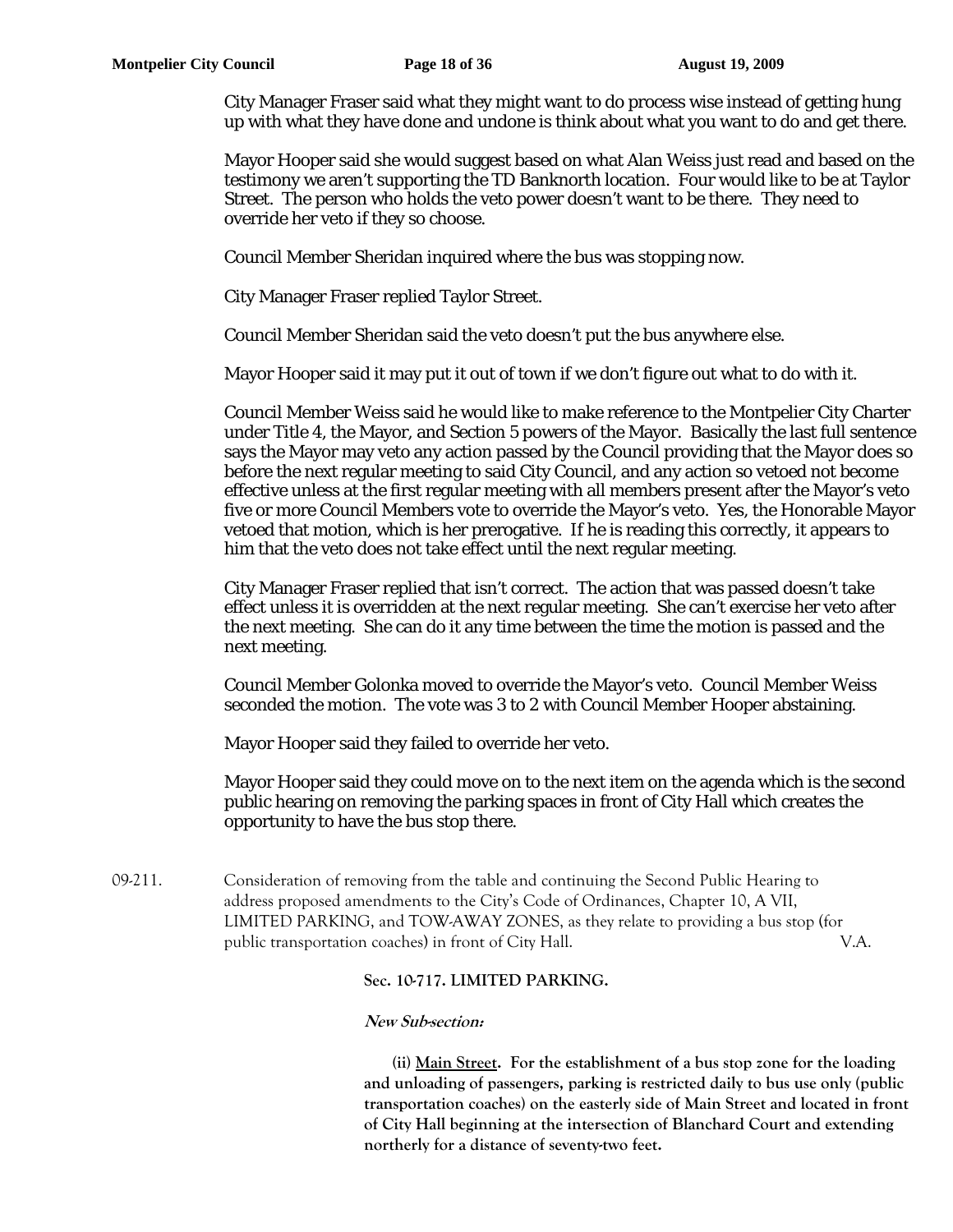## **Sec. 10-715D. TOW-AWAY ZONES.**

#### **New Sub-section:**

**(i) Main Street - Within the bus stop zone located on the easterly side of Main Street in front of City Hall as described in Sec. 10-717, sub-section (ii).** 

A lengthy discussion ensued at the First Public Hearing conducted on June 24<sup>th</sup>; giving up three prime parking spaces (45-60 foot area) in front of City Hall and the fact that it takes away parking for those who want to do business with City Hall were just two of the concerns raised.

Staff has followed up on questions as to how many buses per day come into Montpelier (where they come from and where they head to); approximately how long each stop takes; would the picking up and dropping off of packages be an issue; and is ADA compliance with this proposal achievable.

At their July  $22<sup>nd</sup>$  meeting, another location (90 Main Street in front of the TD Bank) was also discussed.

Recommendation: Continue the second Public Hearing; depending upon what Council decides on Agenda Item #210, possibly approve the amendments, with or without further changes, or direct staff to pursue other options.

Mayor Hooper said this agenda item is to remove the three parking spaces in front of City Hall and use that area as a designated bus stop requiring that to become a tow-away zone.

Motion was made by Council Member Jarvis, seconded by Council Member Sherman to remove action on this item from the table. The vote was 4-2 with Council Member Sheridan and Hooper voting against the motion.

Mayor Hooper opened the public hearing on the proposal to eliminate the parking spaces and to create a tow-away zone and bus stop in front of City Hall. This is an opportunity to move the discussion forward on this item and decide whether or not to put the bus stop in from of City Hall.

Zachary Hughes said he continues to affirm his position in favor of placing the bus stop in front of City Hall and also believes the other options are totally unsafe.

Franklin Shiner, a resident of Montpelier, said he served on the former Wheels Board of Directors for 18 years. Someone made the comment that they didn't know whether Greyhound had threatened to pull out of Montpelier. At the time service was taken out of Barre Greyhound threatened to move services for both Barre and Montpelier up to the Park and Ride in Berlin and just make one stop out of the two. They have in fact said they would remove service. Maybe they are going on a promise and maybe they need a little bit of something more to insure that the promise is stable. We don't only need to consider the cost of these parking spaces in front of City Hall, but also the value of having the bus service.

Morgan Brown, a resident of Montpelier, said they are talking about three parking spaces in front of City Hall to have the bus stop located there. He feels this is a very bad choice. Greyhound is a big corporation and a private bus company. Rhapsody is a private business. Members of the public can ride this bus, but he doesn't consider Greyhound to be public transit. Public transit to him is GMTA. He wants to echo that while the public has some interest and obligation he doesn't think they should have as much obligation as is being cast upon the city. He thinks they are making an error going in this direction. If you take those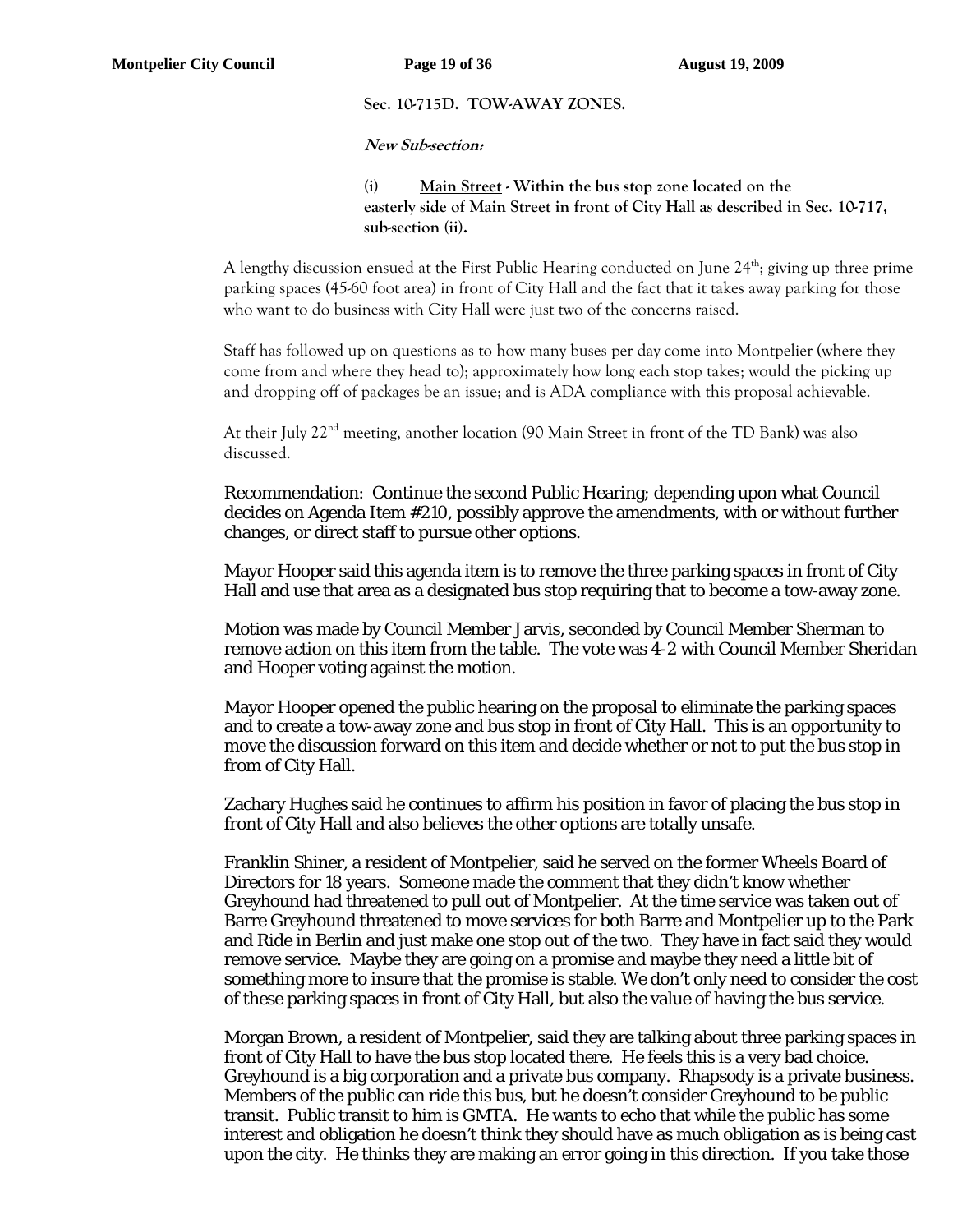three parking spots out and have the bus stop there, that's where the bus is going to be. It isn't going to be three years; it's going to be 10 or 20 years. We need to get this transit center on a fast track now. If you are going to do something in the meantime, on a very temporary basis and still fast track the transit center he could support it a little bit. He doesn't want to see something stand in the way of that transit center happening.

Gwen Hallsmith, Director of Planning and Community Development, said she is sorry that Tom Stone couldn't be here tonight. She wants to speak to some of the assumptions she has heard used in formulating their decisions about this. The first assumption is that Greyhound would accept the Taylor Street location with Rhapsody as the ticket sales agent. She doesn't believe that assumption is correct. They are particular about this. The city has been working with them over many months to try and find a location for a ticket sales place where you can at least see the bus from where you are waiting and buying tickets. What does that mean? She thinks it means that we really do run the risk of losing them. She has been involved in many conversations with Greyhound and can say that before she reminded them about our transit center plans they were already cutting stops here. What looked inevitable in fact was that they were going to completely pull service out of Montpelier. She called them up and reminded them that the city is building this multi-modal transit center on the Carr Lot and they will be one of the key tenants and anchors because we are hoping that the transit center brings a local bus service together with a long distance bus service. It's true that Greyhound is a private company. We do not have a public company or a public service that runs the long distance lines that Greyhound does. It is the closest thing we have to public transit serving that type of run. She wanted to speak on Tom Stone's behalf since she has been working more closely with him than anybody else on the staff. She doesn't want people to leave tonight with the impression that if you can just leave it at Taylor Street that will solve the problem. It won't. She thinks they will lose Greyhound if they do that.

Carl Etnier said he couldn't claim to go back to the days of steam railways or horse carriages, but he does remember when there were two competing nationwide bus services, Trailways and Greyhound. One bought the other, and not long after that, according to his memory, the new Greyhound started dropping stops around the city. When he grew up in Wisconsin they would go to every little town on Greyhound or Trailways and now that's not true. He remembers that not very long ago you could get to Rutland by bus and then from there to Albany, New York; you can't do that any more. There are five Greyhound bus stops here in Vermont right now. He too has talked to Tom Stone about the future of Greyhound here in Vermont. He did not give an ultimatum. He respects people who are hesitant to giving ultimatums, but he did indicate that they would seriously reconsider their business here if they were forced to continue without a place to sell tickets in proximity to where they have their stop. If they vote to say to Greyhound take Taylor Street or take a hike they may be voting to make Montpelier move from being perhaps the only capitol in the country that doesn't have a bus station to perhaps being the only capitol that doesn't have bus service period. It could be a vote to make Montpelier a second class city in that sense, and it would be a real shame to do that shortly after the AARP has singled out Montpelier for being such a desirable place to live in part because of its walkability and its access without cars. He hopes the Council will reconsider that idea and put a bus stop in front of City Hall or somewhere else in close proximity to the business that wants to sell the tickets.

Chris Turley, a resident and taxpayer of the City of Montpelier, said what City Hall is to him is a place for people to come to the city to congregate. If you are going to put a bus station in front of City Hall there are fire, police and ambulance service nearby. What better safe spot for somebody coming to the city to be welcomed. He fully supports City Hall as an option. He has a larger issue of what this is going to do to the traffic flow in Montpelier. But having to make a decision with bad options this seems to be the one that is the most palatable.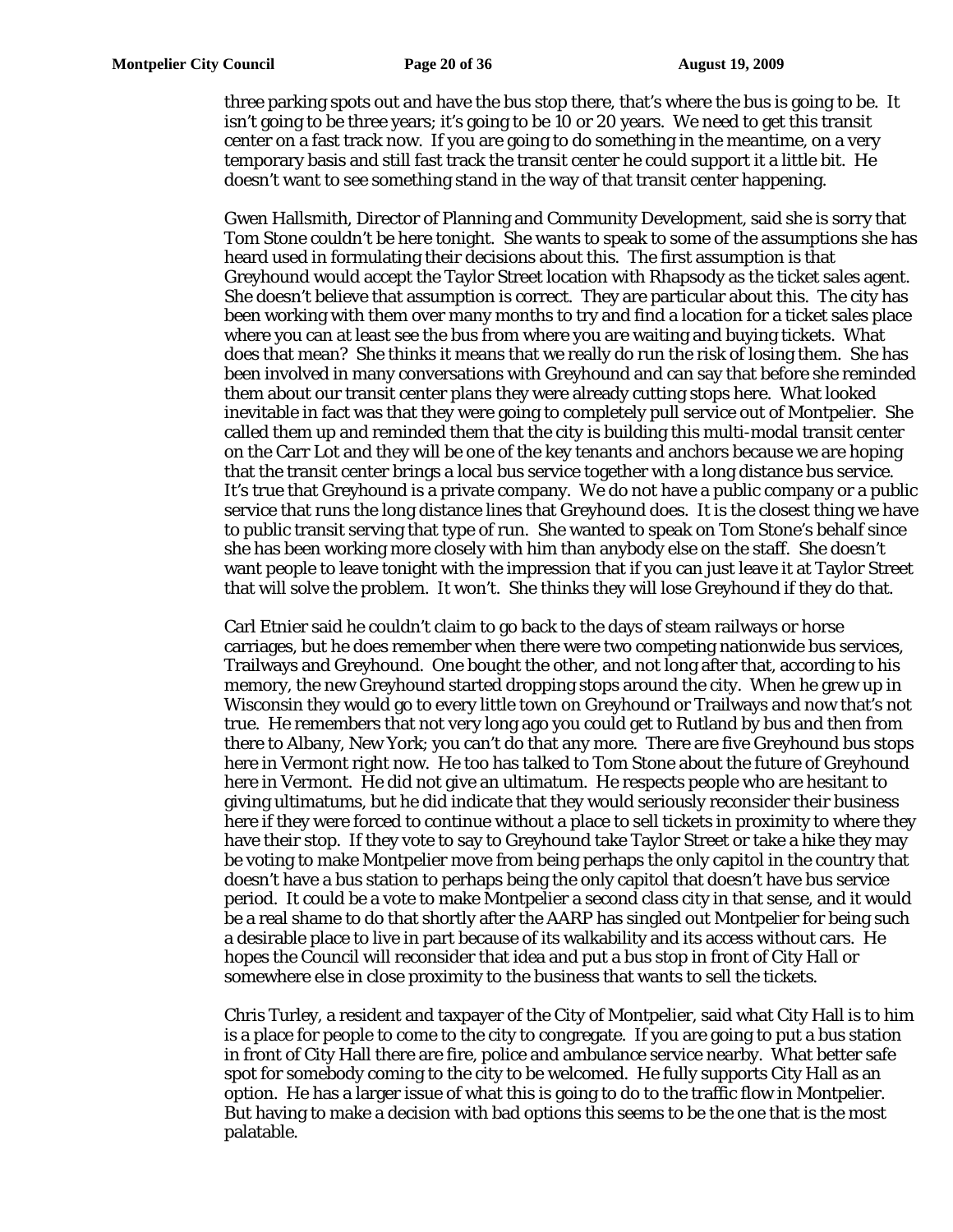Elysha from Rhapsody said she doesn't understand why the Council doesn't listen to the businesses on Main Street. Everyone wants the transit station. It is going to come. This is just for how long it is going to take to get the transit center built. Coming from Europe every city has a bus coming in and out. More people coming into town from the bus is a plus. The

negative side is taking the parking spots away, but the plus is more people coming into Montpelier.

Council Member Weiss asked if they would be doing packages as a part of selling tickets at Rhapsody.

Elysha said maybe but people first.

Mayor Hooper said a local business person who provides a delivery service said he was interested in working with Greyhound to do the package pick up and drop off. She knows that was a thought people had, that they were concerned that City Hall would become the defacto place for this. If Rhapsody chooses not to do this there is a business person who would meet the bus when there was a package and take care of it.

Mayor Hooper closed the public hearing at 9:30 P.M.

Council Member Sheridan said he doesn't like the bus coming downtown personally. Nobody wants to discuss Barre Street even though there is someone there who will sell the tickets. He will change his mind and vote to put the bus stop in front of City Hall just so the Council can move on. He sees it as the best of the worst.

Motion was made by Council Member Sheridan, seconded by Council Member Sherman to approve second reading on the ordinance to locate the bus stop in front of City Hall.

Council Member Jarvis said she wants to make it clear that the Council isn't looking out for a private company. The Council's interest is not about protecting a business that is not local. That is not in anyone's interest. The Council's interest is in trying to figure out what is best for the residents of Montpelier. The revenue and expense which is going to be reported later and one of the things the Council is going to be talking about is how they think the most important thing they can do for the residents to lower tax rates is to do what we can to see that Montpelier grows as a city. When people come to visit Montpelier and when they think about relocating to Montpelier public transportation is something that a lot of people really do consider somewhat seriously for all sorts of reasons, not the least of them being environmental reasons. We as a city and we as a state really pride ourselves on being in the forefront in terms of environmental issues. On that aspect she thinks it is really important for us to really emphasize and put our money where our mouth is and say yes, this is something that's important to us and we are willing to take the aesthetic hit and take the parking hit and put the bus stop in front of our lovely City Hall. She knows there is concern about eliminating parking spaces and how that might inhibit access to City Hall or to city services, and she disagrees with that. We are lucky with the way City Hall is situated that we have parking on three sides, and that is pretty unusual for city halls. There is a lot of parking in the area. If we create a spot in front of City Hall for Greyhound that we also should really consider pulling the GMTA and local buses to this spot as well. That is again putting our money where our mouth is. If we are really concerned about safety, that spot where they are stopping now in front of Shaw's is not safe. There are visibility issues. Those buses could be moved to City Hall, too. Here we are helping people get to City Hall because those are local buses. She is quite persuaded by this petition that was provided to the Council, that if the businesses on the street who really need those parking spots are willing to sign on to this that really speaks volumes to her.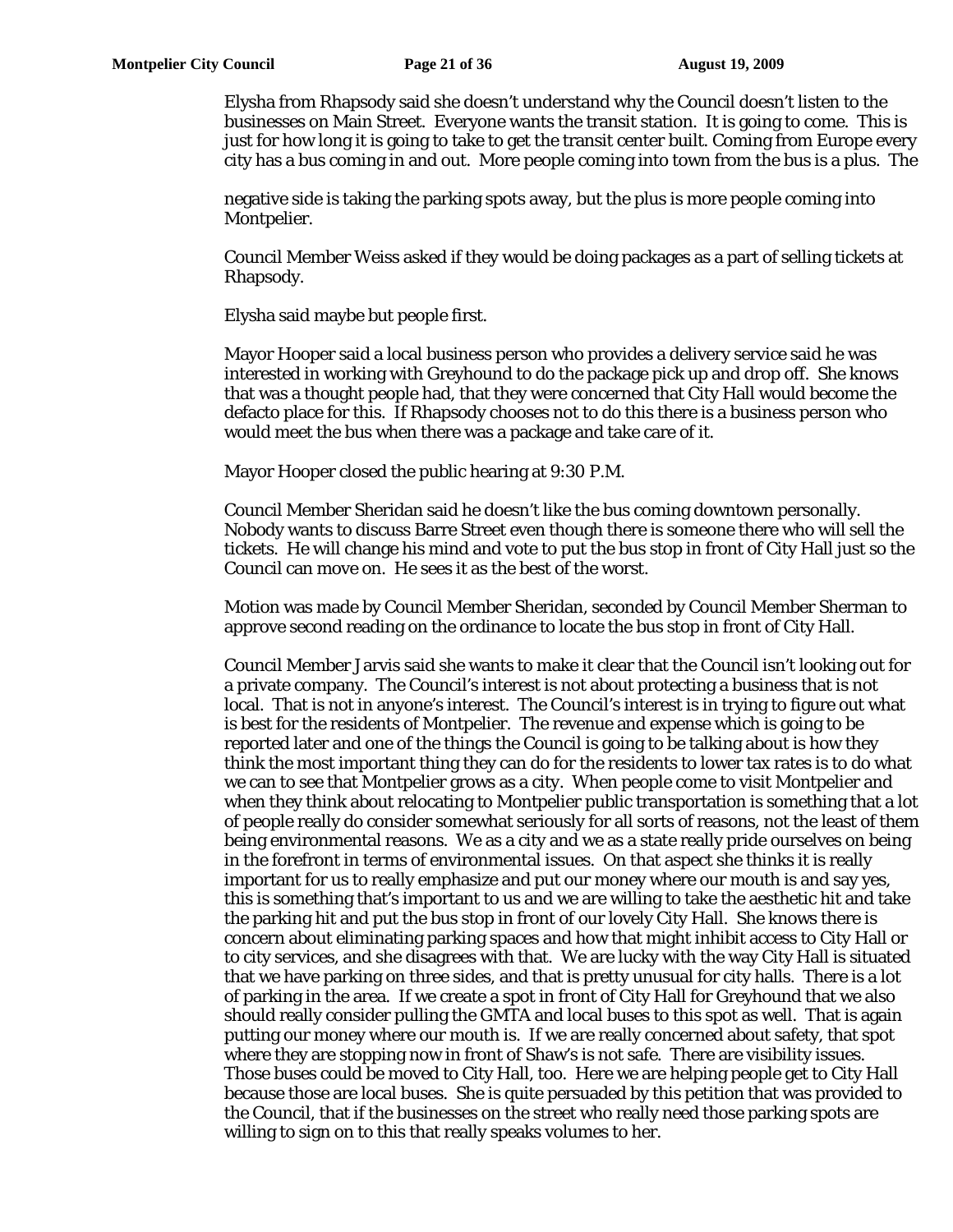Council Member Weiss said the Council has information that says the loss of three parking spaces will be approximately \$3,600 a year. Therefore, he votes to amend the motion to say we will charge the bus company \$300 a month for the loss of income from the parking meters. Council Member Jarvis seconded the amendment.

Council Member Golonka asked if they could also add an amendment that would sunset the provision so that next December 31st this automatically expires and they would have to come back for approval.

City Manager Fraser said his concern is they are making a condition they don't know. We can set a rate, but we haven't negotiated or talked about it. They started to have some discussion with them and then when the site moved the discussion stopped. For example, could we convert the spaces at the Taylor Street site into creating revenue.

Planning & Development Director Hallsmith said when they discussed this with Police Chief Facos he did intend to put meters over where the bus stop is right now on Taylor Street and there are more spaces there. In fact, more revenue could be raised from the permanent spots that can go into the current bus stop on Taylor Street than is currently made in front of City Hall. In terms of it being a cost to the city at least the information she has from Police Chief Facos is that it would be a wash.

Council Member Weiss said this is a corporation that is for profit. Even if we put meters or permits some place else they have an obligation as they do in almost every other community in which they operate to make some cash contribution, and he thinks \$300 a month based upon what we would lose in front of City Hall is fine. If the city makes money on Taylor Street with another project, good, but it does not alleviate in his mind the necessity of charging a for profit corporation a responsibility to pay at least a portion of its share.

Council Member Sheridan said he wasn't concerned about \$3,000. It's a drop in the bucket to our budget. He knows every little bit counts, but let's be real here \$3,000 is not going to make or break this city and it isn't the lost revenue that concerns him at all. The main thing that concerns him is he didn't want the bus in the center of town. He thinks it is a traffic hazard period. His second concern was losing the three spots for access to City Hall. He doesn't want the bus downtown. He wants his motion free of any amendments. If people want to make motions after that, fine, but he put the motion out to vote on having the bus stop in front of City Hall.

Council Member Weiss said with prejudice the motion states that the bus company will pay the city its fair share as a private corporation the amount of \$300 a month.

Mayor Hooper called for a vote on the amendment. The vote was 2-4, motion died.

Council Member Golonka moved that the ordinance amendment would automatically expire on July 1, 2011. Council Member Weiss seconded the motion.

Council Member Golonka said he thinks there needs to be further discussion about this after a reasonable period of time, and this is giving them two years. He thinks that is a reasonable period of time to try this. They say this is temporary, and he agrees to that.

Mayor Hooper called for a vote on the amendment. The vote was 6-0, motion carried unanimously.

Council Member Sheridan said he wanted to thank Morgan for pointing out that this is not true public transportation. This is a private business making a profit.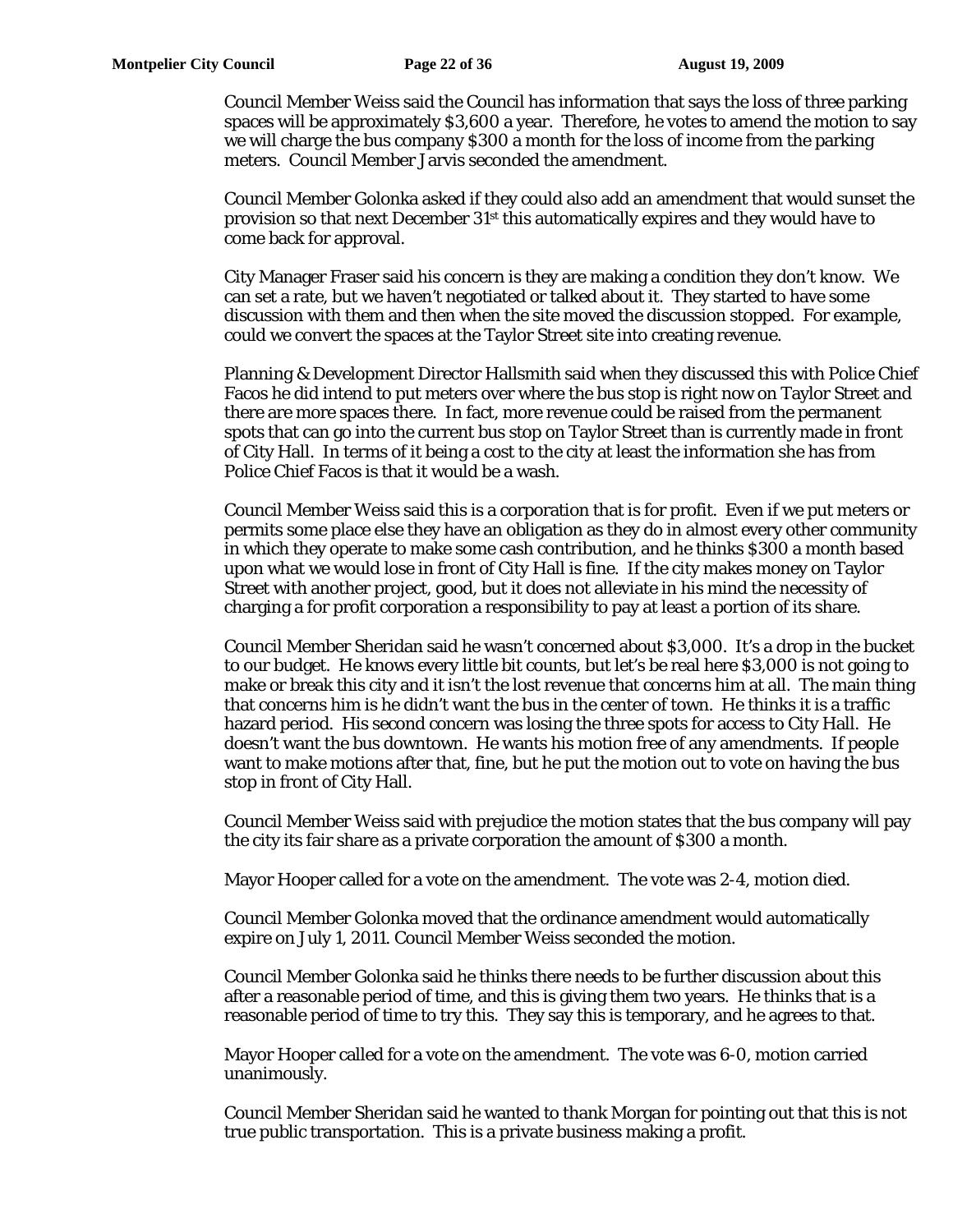Mayor Hooper called for a vote on the original motion as amended. The vote was 5-1, with Council Member Weiss voting against the motion.

Mayor Hooper said the Council has passed the second reading of the ordinance with an amendment that there be a condition we revisit this between now and July 2011.

09-212. Request for Council approval of an Application by the City to the US Department of Energy for funding for the Downtown District Energy System through the Recover Act: Community Renewable Energy Deployment Funding Opportunity.

> Recommendation: Receive overview of the proposed District Energy Grant Application; discussion; approve the submission of the application and associated documents.

Gwen Hallsmith, Director of Planning and Community Development, said she mentioned this grant to the Council the last time they met. It is one of the possibilities that has become available because of the stimulus package, the American Recovery and Adjustment Act. It is quite a significant grant. There is \$22 million dollars available nationwide and they expect to make between one and four awards. The minimum they can apply for is \$5 million and it is very competitive because there are only four grants awarded across the country. There will be several hundred applications for this grant and we would be fortunate to receive the grant. Nonetheless, it is \$5 million subsidy for what is a very difficult project to build economically in this current oil price environment so she thought it was advisable to proceed. Because it is very competitive City Manager Fraser and she met with Jerry Myers who is the Commissioner of the Buildings and General Services for the State of Vermont to talk to him again about combining the city's and state's systems. For us to go forward with an extremely competitive grant like this separate from the state would not be a very competitive proposal. Given the grant guidelines if the city went in with the state and a private partner this would be very competitive application.

Planning and Development Director Hallsmith said they managed to convince Jerry Meyers that was a good idea and have been working with his engineers, Veolia who is our partner and with Burke to prepare the application. It is due September  $3<sup>rd</sup>$ , which is before the Council's next meeting. Like every federal grant application process it is a nightmare to prepare. It is a huge amount of work and they will not have it done until September  $2<sup>nd</sup>$ . She doesn't have the complete grant application with her tonight. She did ask Nancy Wasserman who is working on the grant for us to prepare a concept paper and that is in the Council packets.

Council Member Sheridan inquired if there was a match.

Planning & Development Director Hallsmith said it is easily a 50 percent match. This is for the construction of the plant. The feasibility study they did last year estimated that the cost of the plant for the construction would be somewhere in the \$22 million range. We have been proceeding with that plan without the idea of receiving a federal grant. We expect that the plant will be financed currently with a mix of a revenue bond by the city and commercial paper from Veolia through loans and financing from our private partner. Having the state as a partner also brings the state on as a potential cost share. They are presenting their existing plant in this grant application as part of the match for the program. The existence of this grant doesn't change our plans. It just gives us a \$5 million subsidy towards something we were going to have to pay for all by ourselves otherwise. We are going to ask for \$10 million and let them knock us back to the minimum of \$5 million.

She went on to say that with the state on board one of the obstacles that the state has is that they are a steam facility and the city is talking about building a hot water facility. Ideally,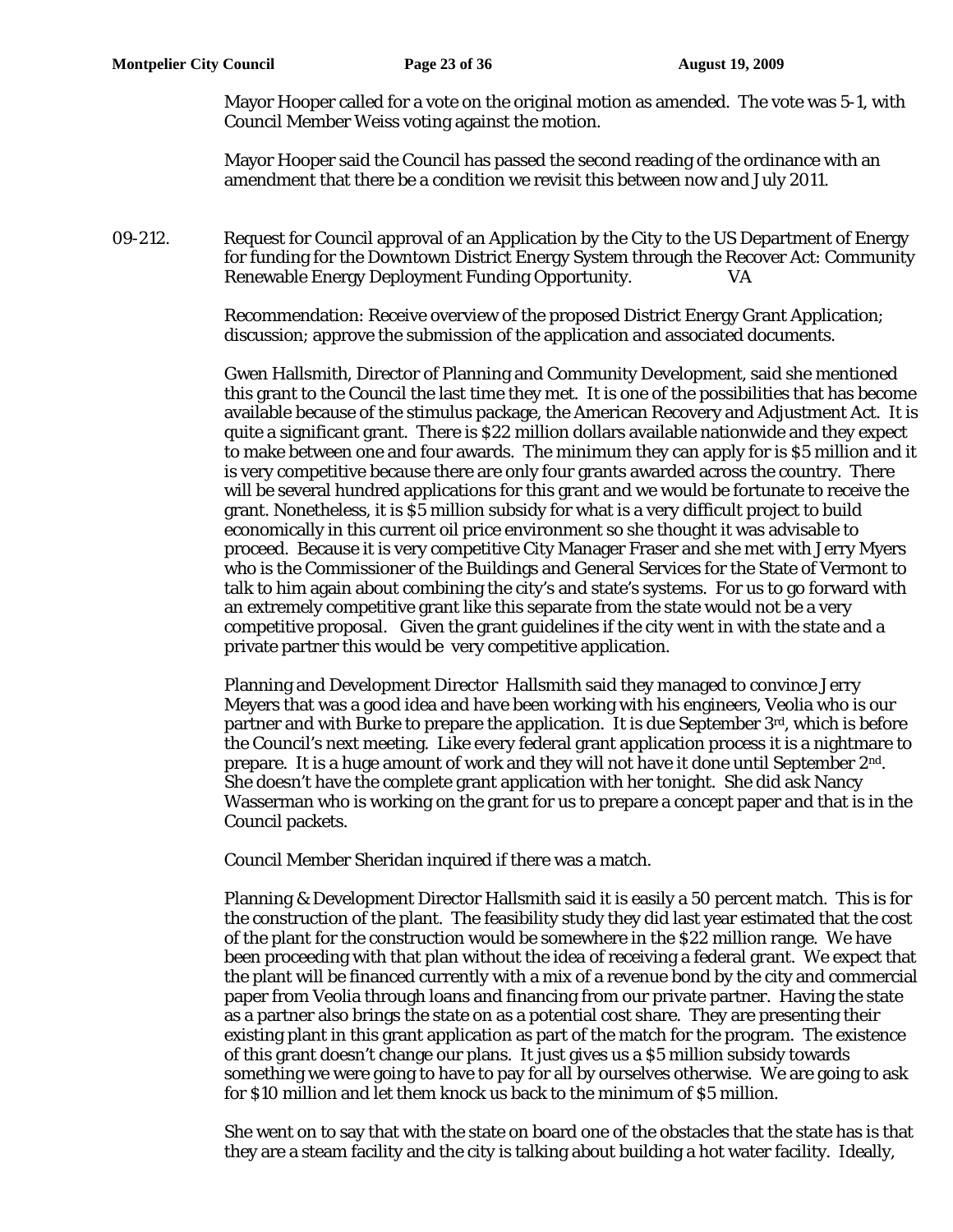we should think of a project that meets everybody's needs in an optimum way and try to design it for what is the best of all parties. The best solution for the state is for them to convert to a hot water system because steam is much more difficult to operate and the old steam pipes in some of their historic buildings are now tearing those buildings apart when they break. Unfortunately, it is also very expensive to convert. The conversion alone for the state would be another \$20 million, which is about a quarter of what their annual capital budget is, and that is just for the conversion. That is not for the actual plant expansion.

They have also been working concurrently with our delegation and had a very good meeting with the delegation yesterday to try to have a special program come from Washington for district energy in Vermont because we are not the only city right now that is pursuing this. We are pursuing district energy concurrently with the City of Burlington, the City of Brattleboro, the City of Middlebury and the Town of Randolph. There is a critical mass of communities here that are trying to do this. There are some serious capital shortfalls in all of the communities right now, including this piece at the state for the conversion from steam to hot water. They are hoping with all of the interest in renewable energy in Washington that they might be able to get an additional subsidy from the federal government to help close some of those gaps.

Mayor Hooper said the concept that has been before the City Council all along is for a \$20 million plant that we knew we needed to find some money for, and this is an effort to find half of that cost. We are going to ask for \$10 million.

Council Member Sheridan said if they are going to do it there is no real downside.

Planning & Development Director Hallsmith said it gets a lot of planning money. The fact that we have this very competitive grant to apply for gave them a reason to go and talk to the state again and say perhaps we could get some money if we worked together on this and that seemed to be enough to push them over the hump. We are finally working with the state in a really constructive way. That's worth the effort we are putting in on the grant alone, even if we don't get the grant we have made some very serious progress.

Motion was made by Council Member Sheridan, seconded by Council Member Sherman to authorize city staff to submit the application and associated documents to apply for funding for the Downtown Energy System through the Recovery Act: Community Renewable Energy Deployment Funding Opportunity. The vote was 6-0, motion carried unanimously.

# 09-213. Update from City Council's Revenue Committee

Council Member Jarvis, Weiss and Hooper made up the City Council's Revenue Committee.

Council Member Jarvis said their charge, as they understood it, was to analyze the city's expense and revenue trends and make recommendations to the Council with an eye toward lowering the property tax burden borne by residential property owners. The report is divided up into two parts. The first part is decreasing expenses and increasing revenues. A copy of the report will be made a part of the record.

Council Member Jarvis reported to the Council that the committee had looked at things that were already going on and didn't really require the committee or the Council to do more on at this point. Ongoing efforts in terms of decreasing city expenses and just lowering the total city budget, and that is clearly an ongoing effort that gets reviewed in earnest every budget cycle. They reviewed refinancing or the consolidation of bonds. When they met with Finance Director Sandy Gallup she made it clear that this is always something she is looking to do and that she has done recently and has saved some significant money.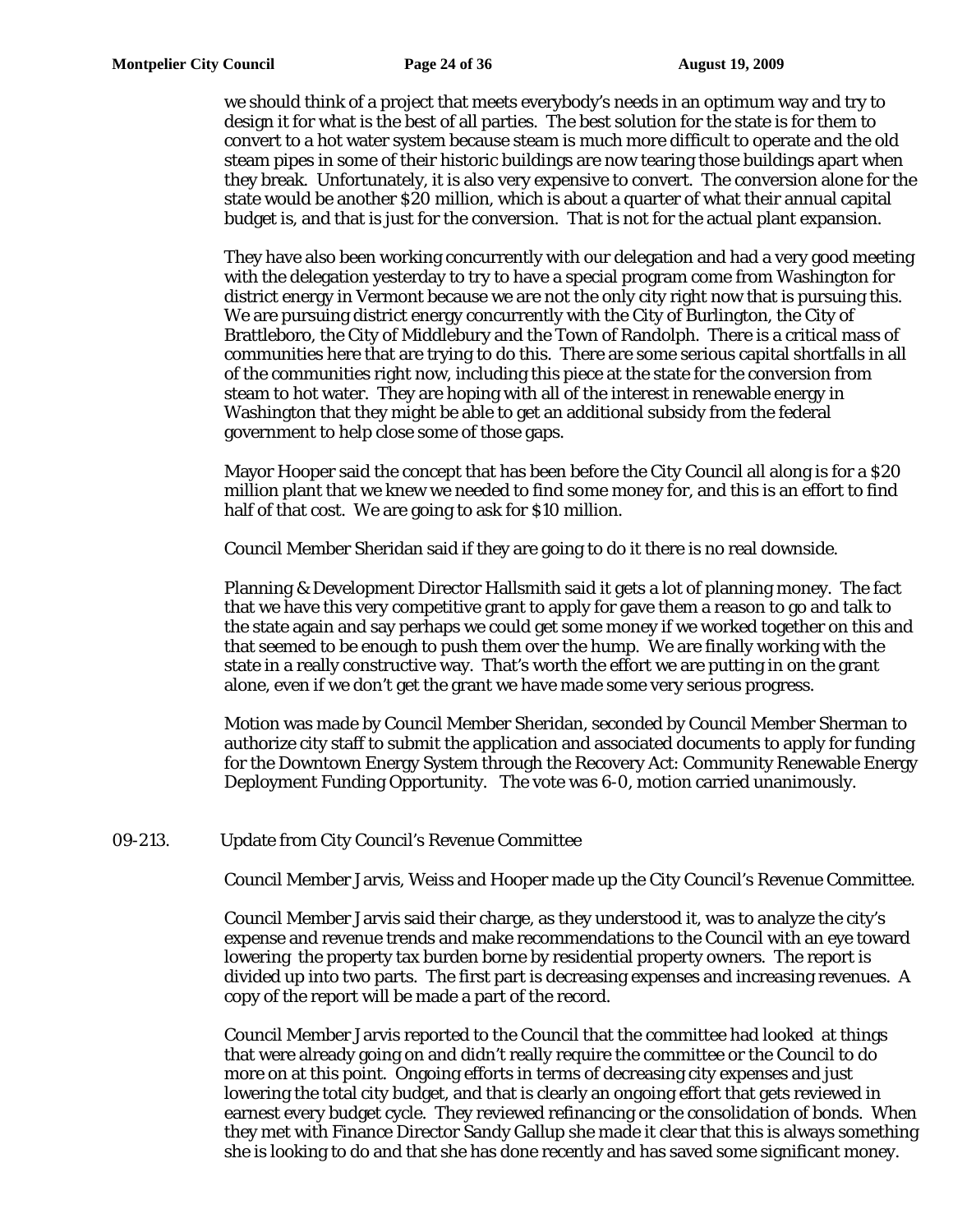They had looked at employee benefits and/or wages and she noted that there is an employee led process that is going on that can continue on without Council direction. There is the concept of the regionalization of safety services, and that is ongoing with the Council's input. There were five things that we thought we as a Council should move forward on in terms of decreasing expenses. The first one is the idea of self insuring for property liability. Property liability is an area that is fairly foreseeable and constant and something we can really control with our ongoing maintenance efforts, so this is something the committee felt they should consider seriously.

The second one is a difficult one because it would inevitably be to probably eliminating some city positions, but it is the idea of outsourcing. It is the committee's recommendation that the city hire an outside consultant to do a citywide management study. The object of that would be to look at personnel, duplication or redundancies, separation of functions, and they would also be asked to look at the various departments with an eye towards which functions the departments currently do that could be outsourced. Some of the possible tasks that they had thought of in terms of outsourcing are payroll, accounts receivable, utility billing, tax collection, grant management, parking enforcement or maintenance, cleaning, meeting minute taking, waste water and water treatment plant operations, engineering, project management, and GSI services. She doesn't think any of them have any doubts about what our departments do every year in trying to hold back costs. She thinks everyone really looks at it in earnest, but it is really difficult to ask someone to look at themselves and ask if they are redundant or could my job be done by somebody else for less money. She thinks we owe it to the taxpayers to hire an outsider to come in and look at those costs.

The next recommendation they have is that we form a joint committee with the School Department for purposes of combined bidding, purchasing and looking for other areas that we might be able to combine efforts such as payroll, grounds maintenance, IT, etc. A separate idea that might make sense to talk to the School Department about would whether they would consider joining with us and doing a demographic study to help us predict city populations, school populations, impacts on housing, etc.

The fourth recommendation is the idea of reclassifying, discontinuing or changing to gravel roads, roads that serve few Montpelier residents. She thinks at this point it is clear to Public Works that this is something we want to know more about.

The last recommendation in the expense section is one she talked to Steve Twombly about, which is changing the way we administer the business property tax. Currently, there is quite a lot of paperwork involved for the individual businesses. Steve said when he first started on the job he was shocked to see the amount of paperwork and the amount of time it took Jane to deal with all of these different properties. This was really his idea, and one the committee adopted. Businesses with tangible assets up to a certain amount, i.e., \$50,000, instead of going through an inventory they just pay a flat fee for an exemption. Anyone over the amount would have to go through the paperwork. Of course, the difficulty would be when you have someone around the cutoff line. It seems like it is something that could really save a lot of time and effort for Jane and Steve and also make it easier for local property owners. We might also consider this as a revenue increase, and it could be that we could charge a little bit more because we are making things easier for businesses in a way, but they really put it in as an effort to decrease expenses. If it is a revenue increase, it is probably a very minor one.

The last section of the decreasing expense area is the issue of health care. We have this employee led process going on and they are looking at health care and they want to let that play out and let them do their own investigating and figure out what they would like to do. However, that being said, they feel pretty strongly that at some point we ought to consider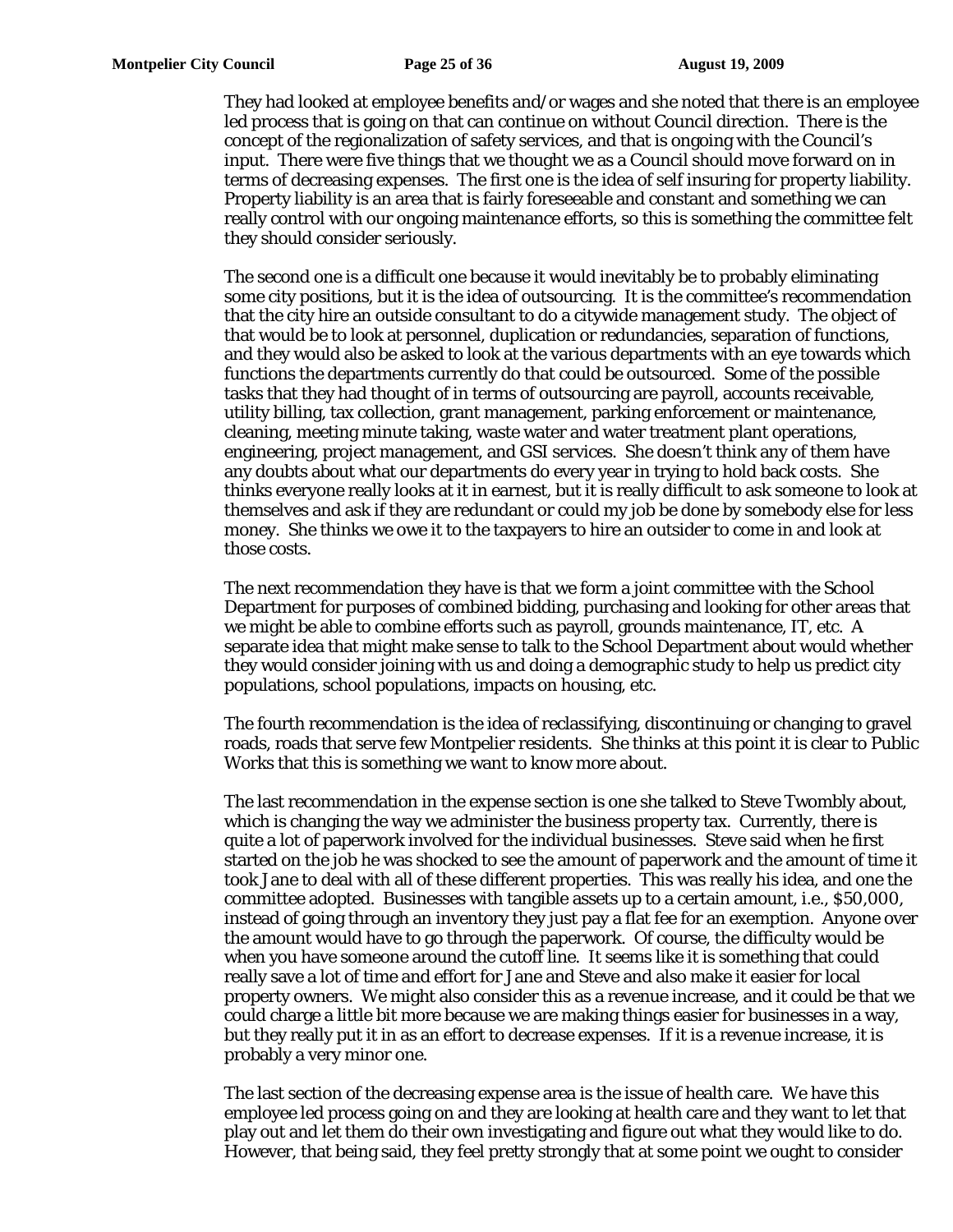taking on the first layer of health insurance and then self insuring. The idea would be that there is no impact to the employees, but the city would look at the cost differential between what we are paying now for the deductibles versus what we would pay if we raised the deductibles. The difference in cost in what we would pay the insurance company would be what we would keep for ourselves and keep in a pool, and over time we could raise the deductible as the pool grows. Again, this is something they would need an outside consultant for. This is something they thought had a lot of potential but it isn't something we ought to jump on because we want to see what the employees do with their work.

The second part of the report is about increasing revenues and ongoing efforts they talked about in their committee are increasing pilot, encouraging potential growth in the city. They are doing that in ways such as supporting efforts to develop Sabin's Pasture. The biomass project which if it is a co-generation project could possibly be a revenue source for the city, and then the growth center.

The changes they are recommending that the Council agreed to recommend are as follows:

To actively push for growth in Montpelier. They think there is probably a lot more they could be doing as a Council. It is their thought that we ought to direct the Planning Department to make growth the top priority of the department, even at the expense of our records. Really, when we look at the property tax burden that the residential property owners pay the issue is that there are not enough property owners to share the burden and what we need to do is get more residents and more housing in Montpelier, and more commercial business as well.

The second change is to raise our business licensing fees. These have not been changed since 1988. They are quite low and should at least be looked at, if not changed.

To raise fees that are currently paid by businesses that sell alcohol and tobacco.

Raising fees for parades and special events and requiring event sponsors to pay the costs that are incurred by the police and public works.

Having an inventory done on city owned property and considering a sale of any of those properties to the private sector.

Instituting a fee for blighted or hazardous property in the town.

The last section are issues that need further consideration and/or input from the constituents because we couldn't agree on them all.

The idea of instituting a professional services fee, and that is something we might consider when we talk about our business licenses because we don't currently license special services.

Instituting daily fines for zoning violations.

Instituting vacancy fees for downtown properties.

Creating a readiness to serve fee.

Creating a city credit card.

Local options tax.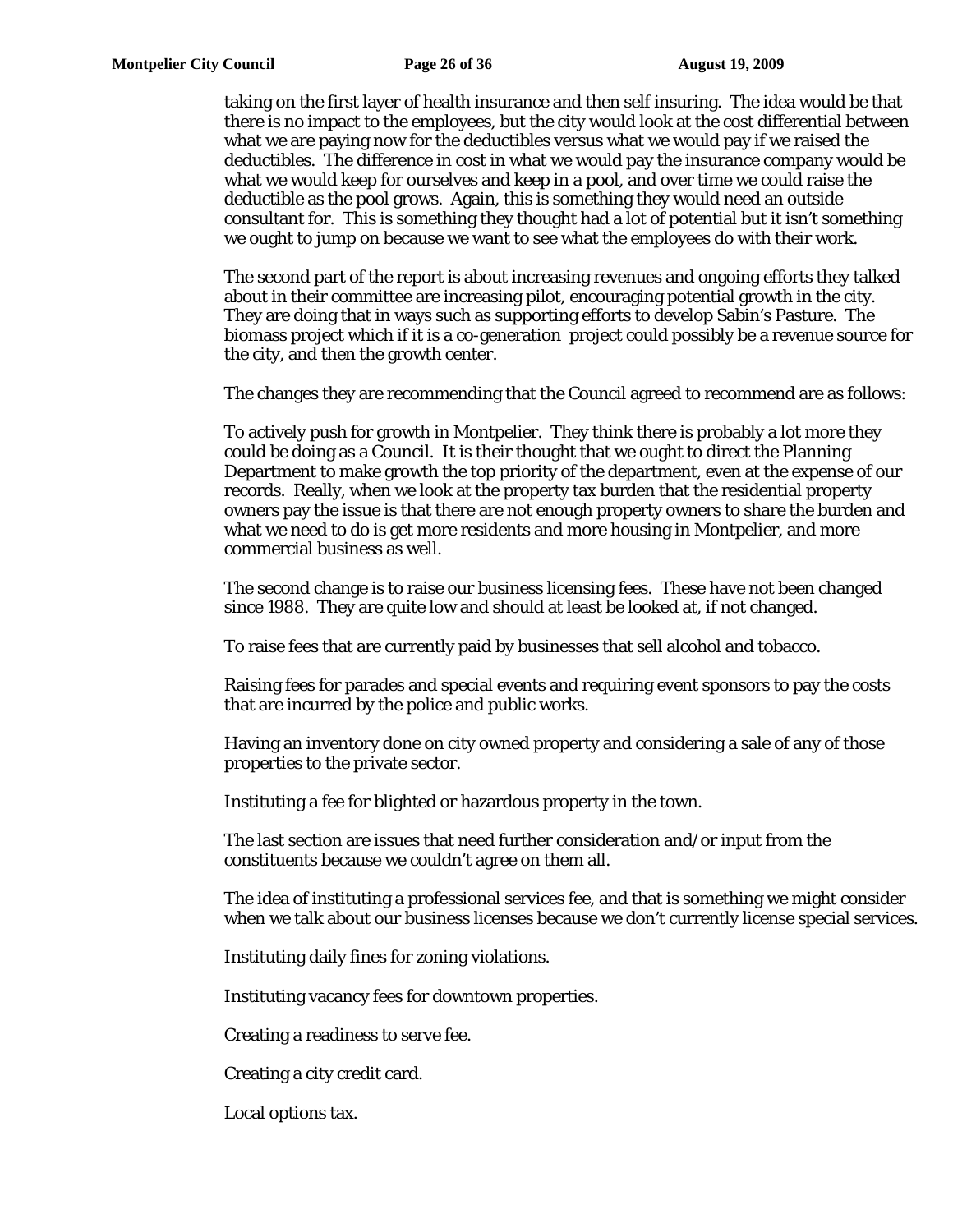The last recommendation, regardless of what we do or don't do, is that it really makes sense to take a look at the charter in terms of the expenses and revenues and what could be changed or needs to be updated.

Council Member Sheridan said with regards to the local option taxes and the consideration of a possible service fee he heard on the news today that the state may talk about that in a year or two. They talk about what it would bring in statewide for lawyer services, and it was a huge figure.

Council Member Jarvis said when they started this her assumption was they were going to talk about all kinds of different things and come back to the Council and say we want local options taxes. She is sort of disappointed in herself that she is not ready to say that. It raises less money, and it is certainly not a panacea. She certainly worries about residential property owners, but she also worries about her commercial property owners and businesses in town. Quite a few are struggling. She doesn't really think instituting local options taxes would push any business over the edge, but it hurts our reputation in Montpelier. She really strongly believes that the most important thing we can do is promote growth in the city and a local options tax would really inhibit commercial growth.

Council Member Hooper said Sarah has done a tremendous job summarizing the committee's work. It was a very interesting process.

 Council Member Sherman thanked the committee for their report. We have been here before, but it has never been quite so succinct, clear and had such strong participation and agreement. With regard to the health care proposal when they talk about self insurance and creating a pool, are you talking about something like health savings accounts?

Council Member Jarvis replied no.

Council Member Sherman said it would be a way to consolidate, reorganize and bring that down. That sounds really important.

Council Member Hooper said it would be kind of like one big HSA for the whole family. Everyone has a high deductible but they don't know it because the city is paying it from the money we saved in the cost of the health care insurance.

Council Member Golonka said they are only really insuring for major medical and emergency. The city is paying the day to day costs.

Council Member Jarvis said they didn't go into this trying to look at health care. They had this meeting with this incredibly knowledgeable and interesting person who knows all about insurance. General liability, he said basically don't touch it. Property liability we should do it. But the meat of this issue is to talk about health care. It really wasn't their intention to step on anybody's toes in terms of the employee process, but they were excited about this and wanted to share it with the Council.

Council Member Sherman said the growth of housing always comes up. We have so many buildings downtown that have vacant upper floors and it would be wonderful to make progress on that as well as Sabin's Pasture and somehow bring the school population up.

Council Member Sheridan said when they are talking about reviewing the city charter are they recommending the Council do it as a whole or another committee created for that?

 Council Member Jarvis said it would probably have to be a committee she would imagine because it would be too cumbersome a process for the whole Council to do. They might be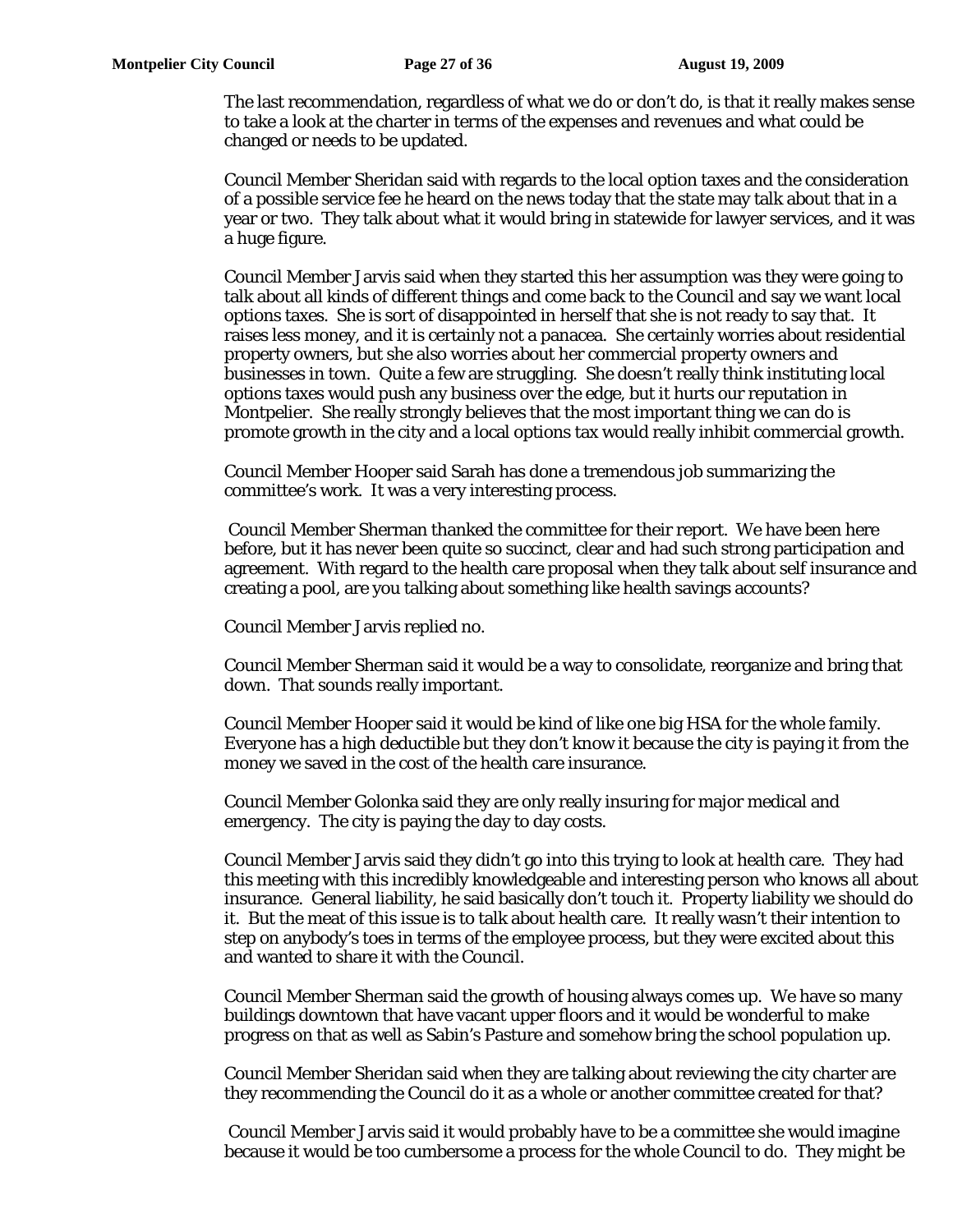able to put some of the less thorny issues on the agenda right away, such as the business license fees.

Council Member Golonka moved that the Council accept the report and direct staff to review the report, prioritize and come back with recommendations. The motion was seconded by Council Member Sherman.

Council Member Jarvis said the only concern they have as a committee is they don't necessarily want to give this job away but want to continue to own it. For instance, the issue of outsourcing is one that will naturally be repellant to city staff.

Mayor Hooper called for a vote on the motion. The vote was 6-0, motion carried unanimously.

## 09-218. Carr Lot Update. *(possible voting action)*

DuBois & King staff will be providing Council with a memorandum/cost update.

 Information about the environmental issues, costs and plans is now becoming very clear; EPA approved a corrective action plan, as well, which gives staff a much better handle on the next steps.

Recommendation: Receive, review and discuss the cost update; possible Executive Session in accordance with Title I, Section 313, Subsection (a) for the purpose of discussing a real estate acquisition.

City Manager Fraser said as we have talked about the Carr Lot over the years the Council has asked various questions and wanted updates. We have had the big unknown environmental reviews, requirements, costs, testing and that has finally reached finality. We have a cost estimate and it has been approved for a plan. One of the things the Council has been concerned about is the costs and what the project would cost in today's numbers. We retained Jeff Tucker from DuBois & King as Project Manager two or three years ago. The goal tonight is trying to address some of the questions that have been hanging out there for a long time and make sure we are ready to proceed because the next step is property acquisition.

Planning & Development Director Hallsmith said she is going to turn the meeting over to Jeff Tucker, but she wanted to make sure that the memo he prepared was in the packets.

Jeff Tucker said as Bill Fraser said, one of their early charges on this project was to go through and update some of the project costs that they have been developed over the past few years. The environmental assessment report that was prepared for the city back in 2005, some updated numbers from the City Manager's Office prepared in 2006, and here in 2009 this is still an economically viable project. He is going to provide the Council some specifics on that. They have summarized where they are to date and he wants to briefly go over this with the Council.

First of all, on the status of the cleanup, Bill Fraser, Gwen and he had met with representatives from the Regional Planning Commission and their consultant who had finalized a cleanup plan for the PCBs around the site. Two weeks ago they told us they had finally received approval from the EPA for the cleanup plan for the PCBs and they had prior approval of the cap from the State of Vermont Brownfields Restoration Program. Mr. Carr has all of the regulatory approvals he needs to move forward to clean up the site for use as an asphalt parking lot. One of the key things in the clean up plan is that it would also be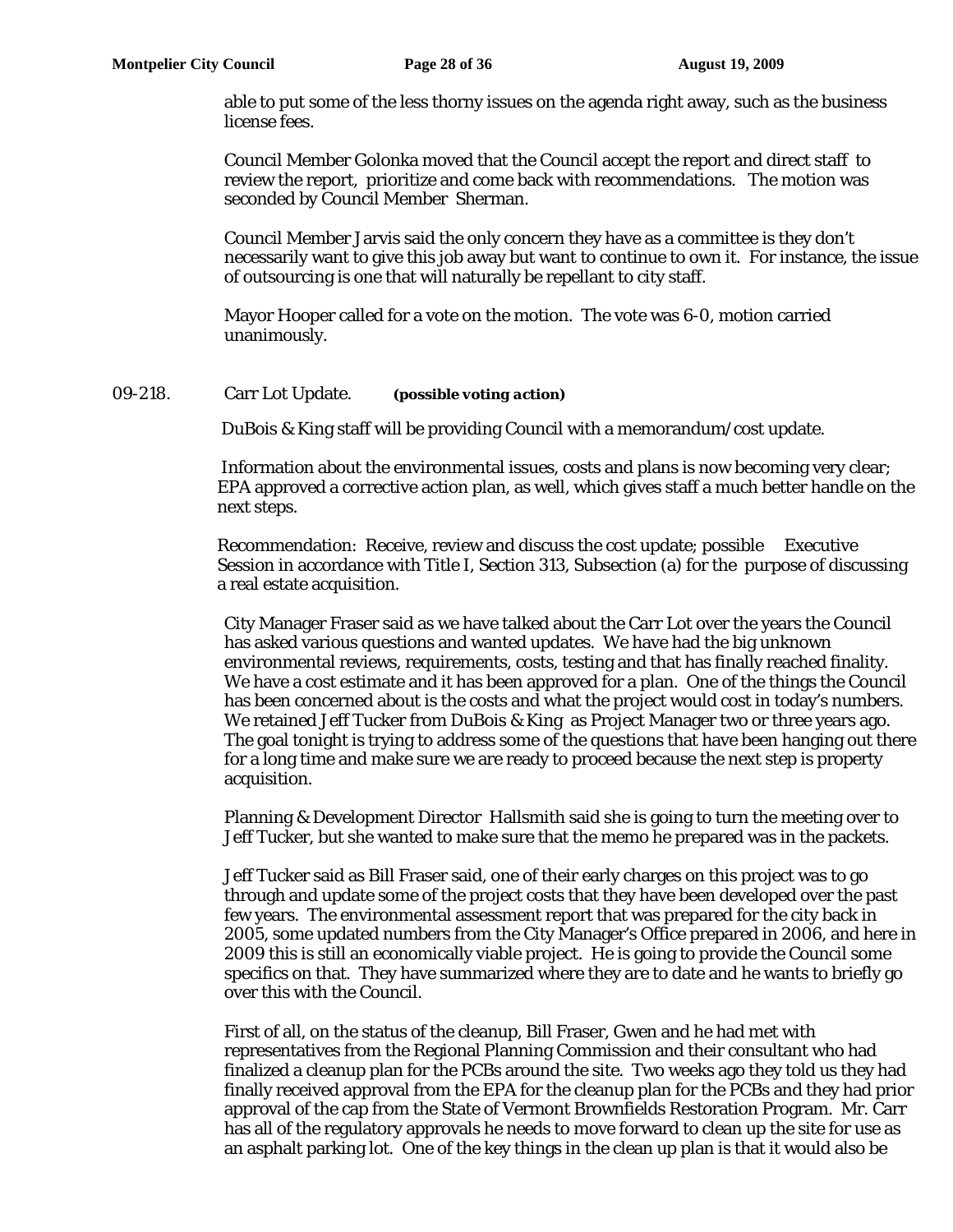suitable for use as a higher occupancy such as a multi-modal transit welcome center. They have estimated the cost to clean up the site to be around \$300,000 with a caveat of approximately another \$100,000 to upgrade that for creation of a green space and the confluence park. The budget number they are looking at for the overall confluences is approximately \$400,000. They have not spoken with Mr. Carr so they don't know what his plans are for moving forward, but that is the update they received a couple weeks ago. That was a very important milestone.

Mr. Tucker went on to say they did confirm what the intended use of that parcel might be for the city for the use as a multi-modal transit welcoming facility. There was earlier discussion about whether some of the upper floors might be residential housing or perhaps office space. That makes a big difference in terms of the cleanup costs because if people are living there 24/7 it is different than if they are just coming for the day. That has been confirmed, that it would not be residential use and the upper floors would be some type of office space.

Jumping into project costs, he has provided some background on page 2. He just wanted to provide a comparison with some of the costs they have seen over the past few years. If you look at the bottom of the table you can see what they refer to as the present worth for bringing everything to today's dollars and it ranges anywhere from \$10,500,000 to \$11, 500,000. He has tried to be conservative on the number of hours.

There are assumptions in there for the appraised value of acquiring the land. There is cleaned up and ready to use versus not. He believes the appraisal process is under way.

Mr. Tucker went on the say that while updating the costs, they conclude that the costs seem to be very consistent with the prior work that has been done. There were no surprises there. They then looked at potential project revenue. That is discussed at the bottom of page 3 and a little bit more on table 2. There are a number of different ways to recognize revenue. In this scenario they looked at the rental lease space of the ground floor which would be the transit lines, some retail and a visitor center. One of the key assumptions they made is the upper floors. The upper floors would be sold. That would be deferring or offsetting much of the cost for construction, but there would be no leasing revenue coming in. Then, there would be some dedicated parking spaces. There was a conceptual site plan that was prepared that showed the transit center building, confluence park with the bike path going through it and also showed 23 parking spaces. That was dedicated parking for Class A type office space. One could realistically see \$90 to \$100 a month of revenue for those spaces. We could probably use more parking space than that. That would generate just under \$60,000.

They did not include in this table the cost of a bond. If you may recall, back in 2002 the voters approved an \$800,000 bond, and we were assuming a 20-year 5 percent average on that, it would have meant a annual cost of between \$75,000 and \$80,000. That is not in this particular plan. They weren't sure how that would be applied, whether it should be tasked with paying that out of this project or if the bond would be paid for under general funds. One of the driving revenues for this project is the additional parking spaces, so the scenario was based upon how many more spaces would we need to put in the project to be able to cover the full cost of that.

They have also looked at the retaining wall and have that as a separate line item in the cost. The wall is old granite block; it's moving around; it's not going to last forever so there are going to be some costs associated with its repair and/or replacement. He has come up with an estimate of approximately \$400,000 to make needed repairs there.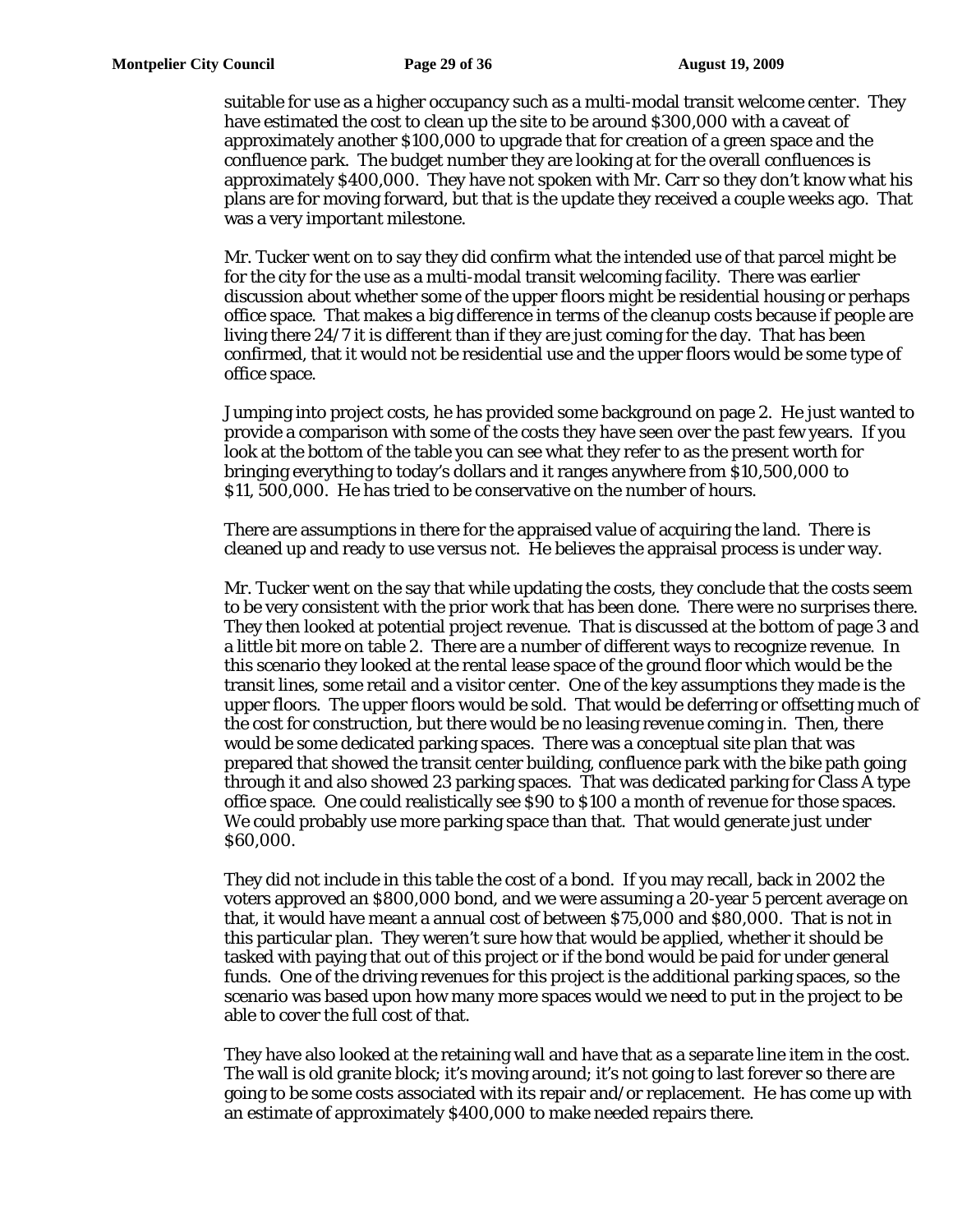Council Member Weiss asked Mr. Tucker if the \$100,000 assumes that all of the land upon which the wall is built is clean. Or, is there a possibility that some of that land is also contaminated?

Mr. Tucker said they discussed that very issue with the consulting engineer who has done the cleanup plan. There certainly is the potential they could encounter contaminated soils as they excavate to put in a new wall, and part of that \$100,000 would cover that.

Another important issue at play is the FONSI (the finding of no significant impact). There are two federal entities associated with this, the Federal Transit Administration and the Federal Highway Administration. They all have their process for doing things, and the bottom line is the FTA has approved their FONSI quite awhile ago. FHA has not. To be eligible to receive their funding we need them to issue that finding. The reason they have not is because they haven't seen enough information.

Mr. Tucker said he took a look at the schedule. It is his opinion that should the city elect to proceed there really should be no reason why we couldn't have occupancy by the end of 2011, a little over 2  $\frac{1}{2}$  years from now. There is a lot of work obviously to be done. That would provide approximately a year to deal with the permitting, engineering, right-of-way acquisition and that would get you started with construction.

In summary, it's a great project. It certainly appears to remain viable. As he starts to get his arms around this project and speaking direct with people from Senator Leahy's Office all of the response he has received is that it sounds great and they are looking forward to it. They are glad to see this thing moving forward. There is much strong support at those different levels for the project.

Council Member Weiss said in Mr. Tucker's schedule it says design a contract, plan and preparation for November of this year. Is the assumption that the city will have that property free and clear at that time or the property will be developed privately? He had to have some factor he used to come up with November and he would like to know what that is.

Mr. Tucker said there is a certain amount of planned development process that goes forward prior to property acquisition and right-of-way acquisition. You develop preliminary plans and make sure all of the permitting issues are worked through. With those preliminary plans in place the federal process says you can move forward with the right-of-way. He has assumed approximately four to six months from the start time of September or October of this year to be able to advance the engineering plan and development process to deal with some of these issues and then another six months for right-of-way acquisition resulting in about a year to begin to advertise the project for construction. It's an aggressive step.

Planning & Development Director Hallsmith said they also prepared scenarios which the Council might like to see. It breaks it down into three possible paths. One is no upper floor construction and how the costs would work out. Another is upper floor construction that they sell. Thirdly is upper floor construction that the city rents. Interestingly enough, they all came out similar. You will notice in the scenarios he has adjusted the number of parking spaces that would be developed on the property to accommodate that so that some of the scenarios are made possible with more parking spaces developed.

City Manager Fraser said when they talked about how to cover the bond costs they can do that by putting more parking spaces in. He thinks they all agree those are marketable parking spaces. It depends on whether they want to make their commitment to some portion of it being open space or green space that is the bounds of how much parking we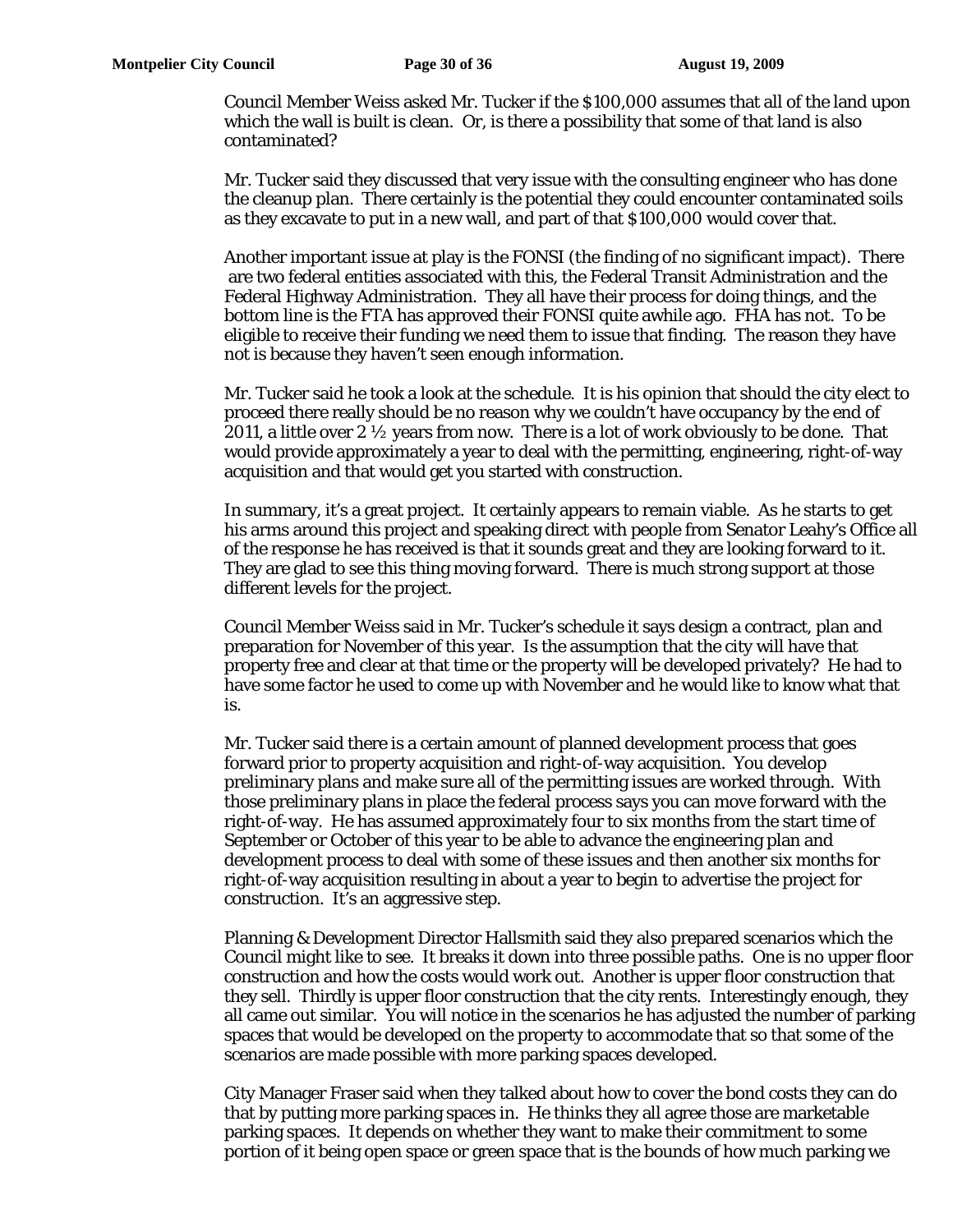have. The Council would have to make some policy decisions.

Mr. Tucker said as an engineer he is looking for equations. One of the key reasons is on Friday he is speaking with people from Senator Leahy's Office and the message he received is we should use all of the federal earmarked funds available. Some of the earlier estimates had left some of that money on the table. He has looked at different ways that would maximize the expense share of those federal funds and it has resulted positively for the city in terms of reducing the city's costs.

Scenario one is where the upper three floors are sold. Notwithstanding some potential tax revenue there is no lease revenue associated with those. The upper half of these pages is talking about potential revenue sources. The first page says that total estimated annual revenue is \$85,940. Under number 3 where it says dedicated parking he had 23 parking spaces, which was part of the original concept plan, and the variable would be how many additional spaces would be required to cover the costs including the cost of the bond. In this case it would be about another 23, so you would need upwards to 50 parking spaces under this particular scenario. The total cost is \$11.8 million, which is a little different from the earlier version. When you subtract out the different shares the total city cost is abut \$755,000. Since that would fall within the \$800,000 bond that was approved back in 2002 there would be no additional financing required. The dedicated parking spaces would still be owned by the city and the people on the upper three floors would be paying a monthly fee to the City of Montpelier for those parking spots. He was attempting to get to a cost neutral scenario, that is your total revenue subtracted the total costs is essentially zero; in this case it is about \$463.

If you go to scenario two, one of the upper floors would be rented and the other two would be sold like condos. How might those numbers play out? If you come down to dedicated parking, in order to cover that additional cost we need to get 62 parking spaces. The federal government won't cost share in the upper floors. Under scenario one where all three floors are sold there is no cost on that to the city because presumably the people buying them will cover all of the costs. If you are renting one of the floors, then there is a cost for that and your share goes up accordingly and you will get some of that back in the lease, which they assumed at \$14 per square foot.

Lastly, under scenario three, what if there were no upper floors constructed? What if this was strictly the transit center, one story building then the costs come down pretty significantly. In this case you are paying 100 percent of the annual operations and maintenance costs. It makes more sense to build a multi-story building.

Council Member Weiss said he wasn't clear about scenario three. If only the first floor is occupied are we renting that to somebody?

Mr. Tucker replied yes. The top of the sheet is the ground floor leased space, and he assumes that is consistent throughout all of the scenarios and the city would be leasing about half of that space.

Mayor Hooper said in his assumptions about the leased rates for the Class A office space her thought is that Class A office space usually has parking associated with it and here we would be charging an additional amount.

Mr. Tucker said they have talked with Redstone Property Management who is familiar with that in Burlington and he said they pay per square foot for lease of their space and they pay additional for the dedicated parking space. The \$12 to \$16 per square foot would be reflective of that plus the additional revenue.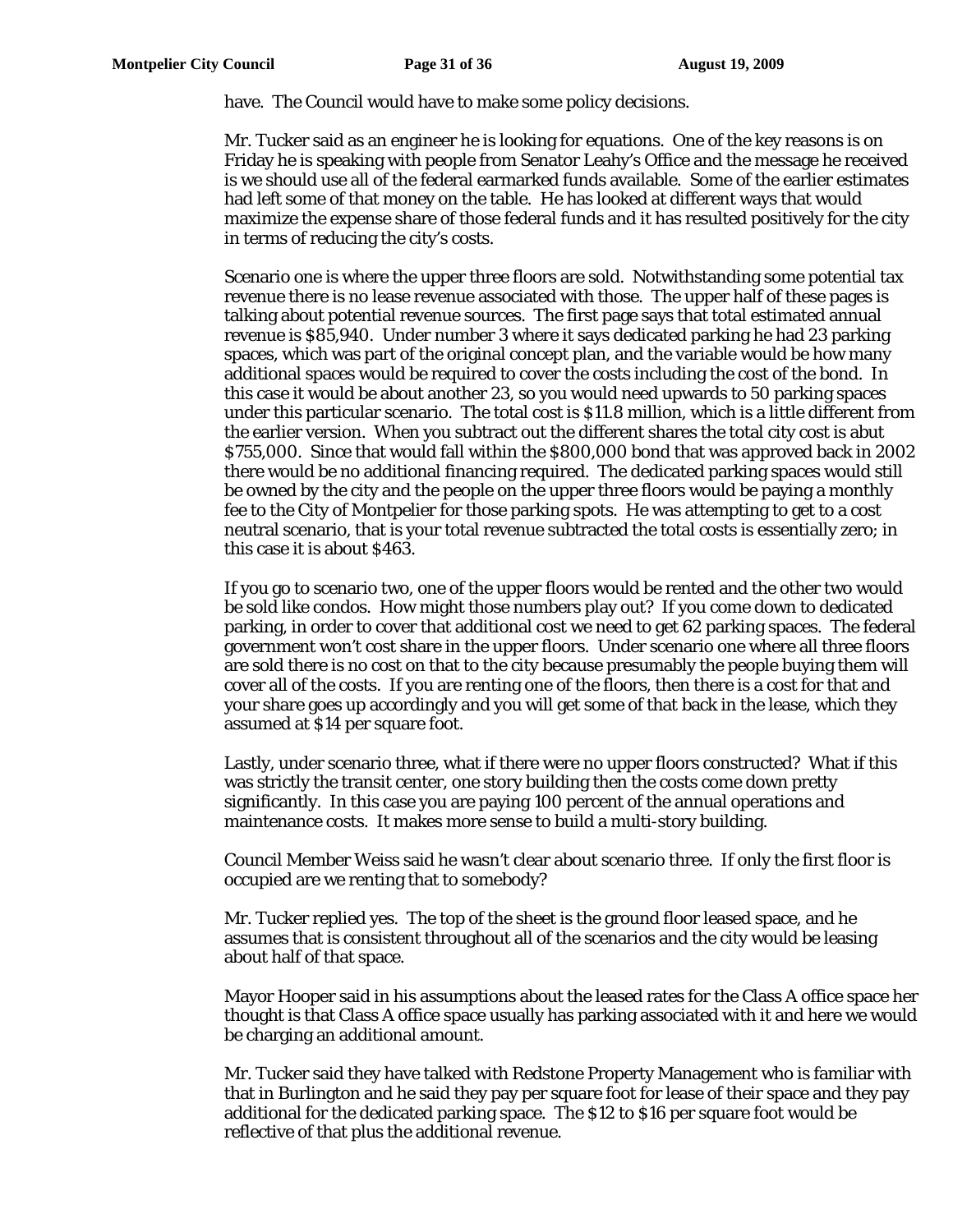Mayor Hooper inquired what their zoning required. If we build 15,000 square feet of office space, how many parking spaces would we be required to build?

Planning & Development Director Hallsmith said it is in the CB-I District so there are waivers in that district for parking.

Mayor Hooper said her guess is they would need more parking.

Mr. Tucker said to have a viable Class A office space most people would want parking to go along with it, so the number they have suggested is 50 to 60 which would include some for users of the transit center itself as well as another 40 or so for people owning or leasing the upper floors. Sixty will fit on the site. The 23 parking space number is part of the concept plan that maintains approximately 45% of open green space, if you triple that number of parking it is going to come at that expense. There is a lot one can do with parking spaces on the weekends for a lot of different types of uses. The bike path still fits there. They aren't counting that as green space.

Council Member Weiss said on page 4, table 2, leased area is the square footage of this building approximately 2,200 feet?

Mr. Tucker replied the square footage is 5,000 square feet, so that would be 5,000 square feet per floor. They are not showing 5,000 square feet of leased space on the ground floor. Some of that would not be available to lease, and about half of it would be dedicated.

Planning & Development Director Hallsmith said in answer to the question about the parking requirements, approximately 33 of 35 would be required based on the office square footage in CB-I, but the Development Review Board may increase or decrease the standards if they deem it appropriate. For example, if a state occupant were in those upper floors, then there is parking the state owns right across the street and that wouldn't necessarily require them to develop all of that new parking for that office space. She doesn't think the zoning is going to drive the parking away.

Council Member Sherman said they saw some drawings of what this might look like a year ago. Are they still viable in this plan?

Mr. Tucker said the plan he has been working on is the conceptual plan. This has approximately 45% green space with a confluence park with 23 parking spaces. If you advance something with more than 23 parking spaces it is going to start to look differently.

Council Member Hooper asked if he knew how much long term parking is appropriate for a transit center for its customer usage.

Mr. Tucker said he didn't know. This plan had three bus parking spaces. You pull into the lot in front of the building and right on Taylor Street there was room for a bus to pull in and off.

City Manager Fraser said assuming that the numbers represent that the project is a "go" then site acquisition becomes the next critical piece. What we need to do first is to get an appraisal. Because there are two different federal transit and highway agencies with different acquisition rules, the key one is the federal transit will absolutely not spend federal money on buying a site that is contaminated. Even if we are successful in obtaining Brownfields funding to clean it up they are not going to allow the city to buy the property and clean it ourselves which means we would have to structure a deal with a potentially not friendly seller where he cleaned it and we bought it. The city is hoping we can show that we have the wherewithal to do the clean up. We need to sit down with both agencies together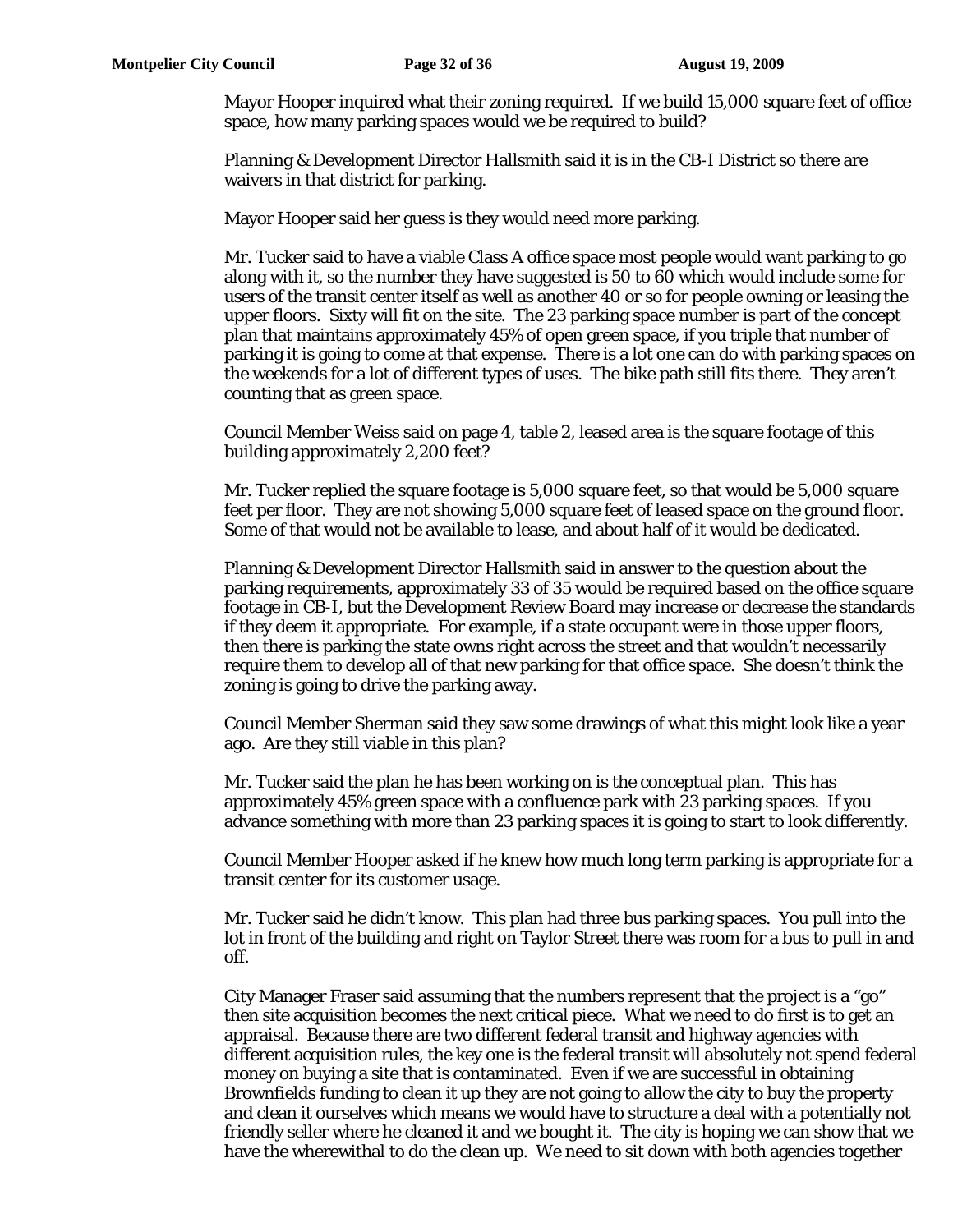and come up with an acquisition plan that is acceptable to them that meets all of their criteria so we are able to use their funding, or else make the decision that we are just going to buy the land with our own money and figure out how to pay us back. Then, we can get into the details of what offer we can make and what legal steps we need to take. They found out today that we need to get it straight with the federal agencies first before we can buy the land.

Planning & Development Director Hallsmith said they did an appraisal a couple of years ago when we were thinking about moving forward with the project. Now we have to redo it and it is an additional cost, because they won't accept that appraisal any longer. There is a review of the appraisal that has to be done by all of the people who are certified federal commercial appraisers which will take a month or so.

Council Member Sherman asked Gwen Hallsmith when they did the appraisal would they take into account the clean up costs.

Planning & Development Director Hallsmith said the appraisal the city is required to get for the FTA is an appraisal of the clean site. Again, this is because of this requirement that they won't buy contaminated property. That is the number we get and then it is up to the city to subtract the cleanup costs, which are estimated between \$300,000 and \$400,000 and the retaining wall repair which is another \$400,000.

City Manager Fraser said when they have done prior appraisals on the site, and we've done two now, it was with the assumption that it had contained no contaminants and was ready to build on.

Council Member Jarvis said this certainly is appealing to buy a clean site. She has a lot of faith in the testing that was done, but you never know until you start digging.

Planning & Development Director Hallsmith said she did not want to mislead them on the condition of that site once the cleanup is done. This site will never be a clean site. There will be significant amounts of lead in the soil after it is done. As she understands how the cleanup will work they will go through this process where they will bind the lead to the soil and store it on site and ship the PCBs off site.

Mayor Hooper said the city is protected from the liability for the contamination.

City Manager Fraser said sorting through the issues of what they have come to understand is that is one of the concerns of the present owner that he may have some future liability. Some of his reluctance to sell is by hanging on to the asset he is protecting himself against that future cost.

Mayor Hooper said they don't need to make any decision this evening in order for everyone to continue with their work.

City Manager Fraser said they are going to rapidly move into the next phase of the project so this is really a last chance to make changes.

# 09-214. Report by City Council:

Council Member Weiss asked if they do an exit interview on people who have resigned and have serve on commissions, committees and boards.

City Manager Fraser said he didn't know if they called it an exit interview but they do try to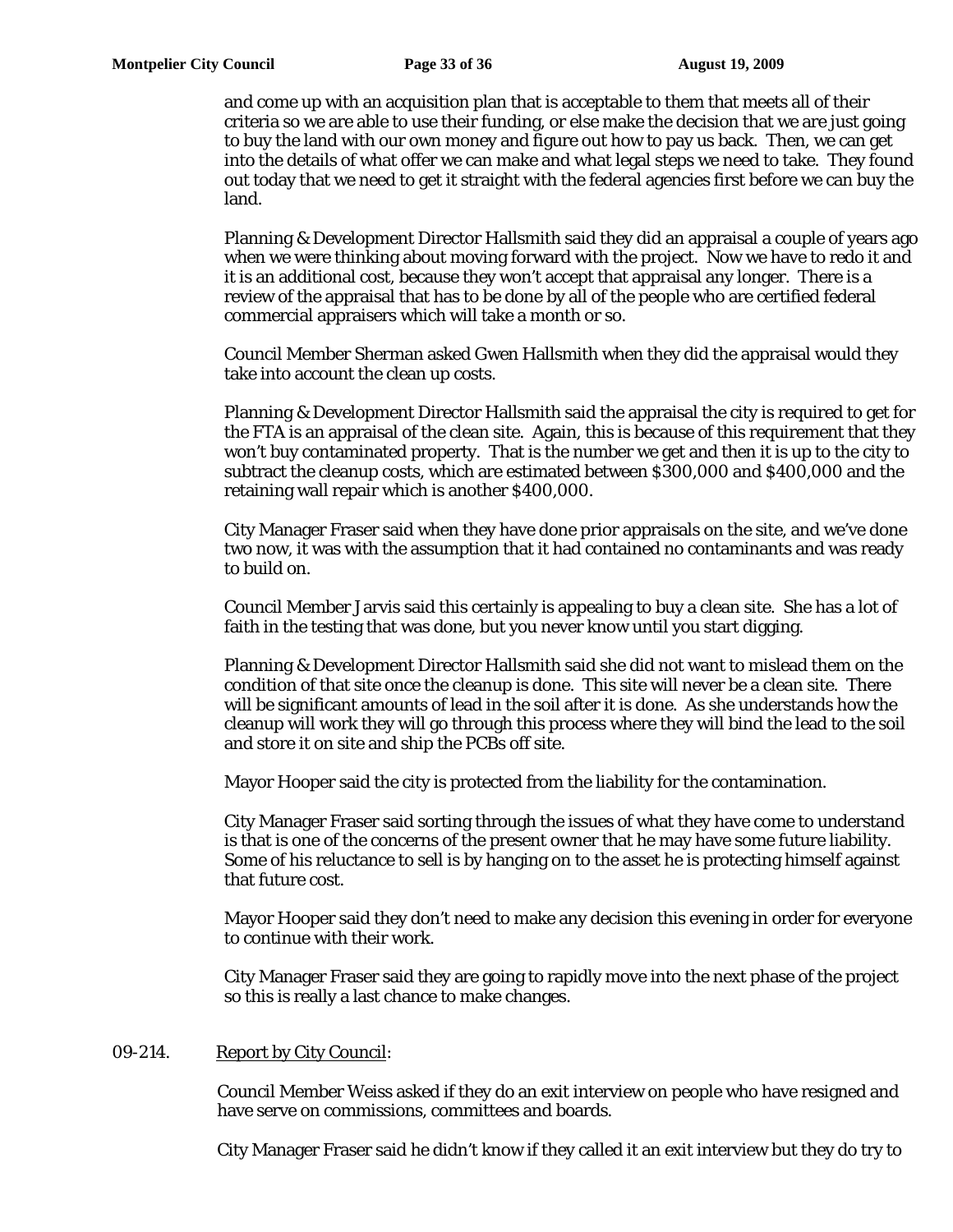find out what is going on and they are often apologetic.

Council Member Sheridan reported that September 3rd is the first disability meeting. The reason it has taken so long is because they only had five people and one dropped out immediately. One was gone the entire months of July and August and he didn't want to have their first meeting with one missing. The meeting is at 1:00 P.M. in the City Manager's Conference Room. He attended the Barre City Council meeting on tasers. There were four cops, one citizen and himself attending, and the citizen wasn't even from Barre. He got to see a demonstration. They reviewed their policy of what they are going to have. They were approved last night and they are carrying them right now. We have a chance to see how they work with Barre. He brought their policy back to give to Police Chief Facos.

Council Member Jarvis said she has received more complaints about the closing date of the pool than any other city issue and she would love to know the answer as to why it closes as early as it does. The staffing is her guess, but a lot of people didn't buy it.

Mayor Hooper said that would be a School Board issue.

Council Member Hooper said he is very excited about the citizens' survey.

## 09-215. Mayor's Report:

At Shaw's Grand Opening she thought it was nice that Council Members Weiss, Sherman and Sheridan showed up. She wants to say a particular thank you to Council Member Jarvis who she called a month ago when they didn't have a quorum at a BCA meeting and she was feeding her children and she was just generally thinking how much time all of our members put in. Your dedication is remarkable. Thank each and every one of you for the work you do for the city.

Planning & Development Director Hallsmith mentioned the meeting planned with the folks around the state with district energy issues. She thinks that is exciting. The enthusiasm that Vermont could be a leader with this whole issue as we move forward with the District Energy Plan. If we are successful we are obviously going to be tearing up lots of things as we are connecting businesses and residential properties to the system. It's a wonderful opportunity to do some other infrastructure work. That might also be an opportunity to expand some on-street parking.

Mayor Hooper said John Snell is interested in energy issues and is a member of our Energy Team. He is asking for the Council to continue pressing ahead not just what the community is doing about energy conservation but what we can do with our own city properties. One of his real concerns is the amount of energy we use to remove snow from the apron in front of the Fire Department. She finally got John's point when he said that was the equivalent of having a window that big opened in your house; that is what you are heating. Let's renew our efforts with dealing with these energy costs.

When we do the discussions on the Carr Lot there are a lot of folks in the community who have this vision of a gorgeous park and we need to keep them informed of what is going to happen.

09-216. Report by the City Clerk-Treasurer:

City Clerk & Treasurer Hoyt had nothing to report.

09-217. Status Reports by the City Manager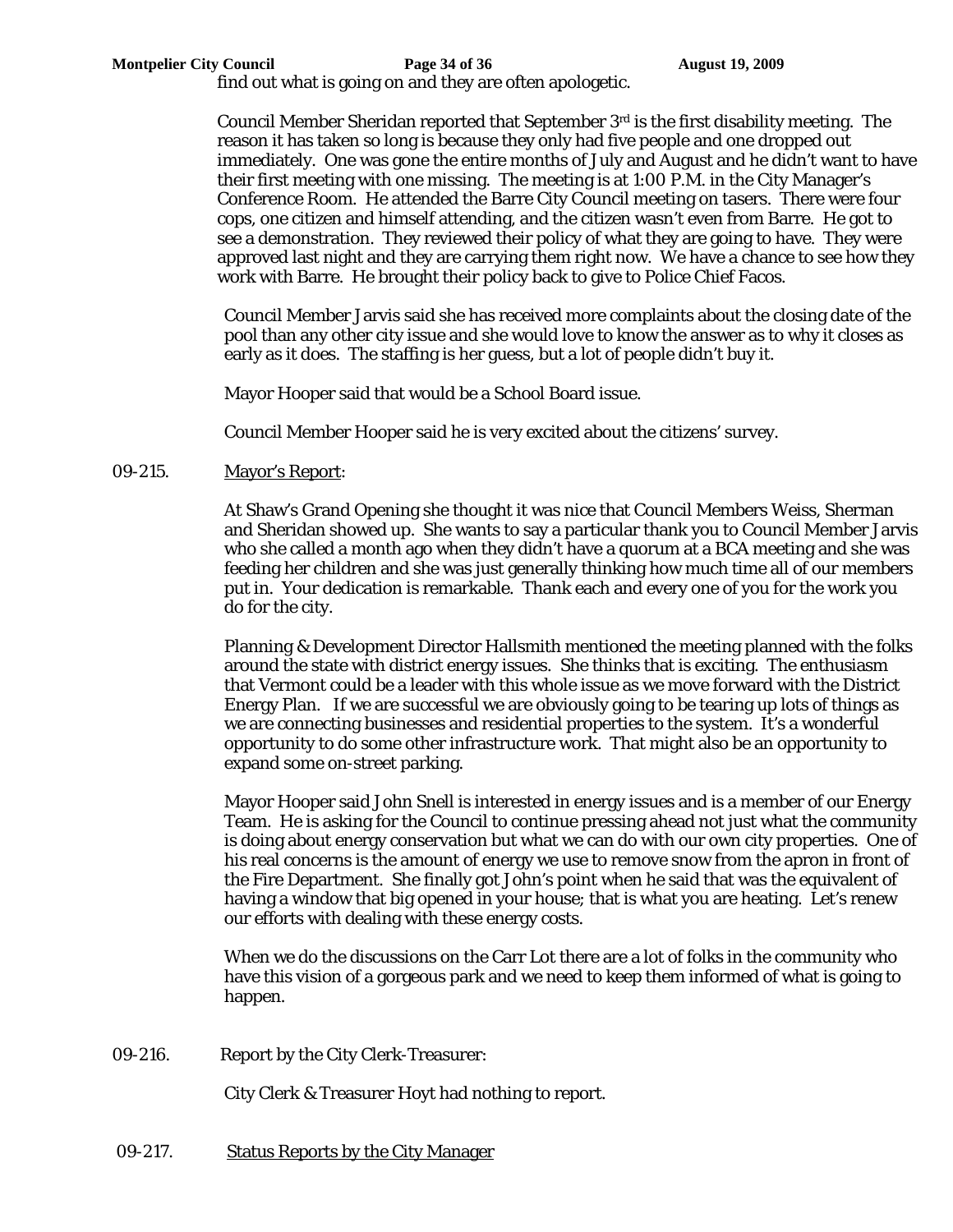City Manager Fraser reported that two more Maine communities have just taken on tasers, including the City of Portland. There was an interesting article in the paper they had an encounter with a guy who was hearing impaired. He was getting rough with people so the sergeant on duty wrote him a note saying he was carrying a taser and the guy put his hands up.

The Westboro Baptist Church, who is a particularly nasty protest group who were here in Montpelier in 2000 and are returning on September  $1<sup>st</sup>$ , which is the day the Civil Marriage Law takes effect in Vermont. They say they are going to be at Montpelier High School at 7:20 A.M., which is when the kids arrive and then here at City Hall at the Clerk's Office by 8:30 A.M. The city is in contact with the schools and working out a plan and Mark Moody has been involved. The City staff is totally on top of it. He would urge people to realize how disgusting these folks are and to use good judgment as to how this is handled.

On a far less controversial note his office received a letter about Bliss Road and Murray Road about converting roads to gravel. He thinks they have already reached the conclusion that they need to do Bliss Road right now or sometime in the near future. Tom McArdle, Assistant Public Works Director is ready to go. One of the questions is whether we want to put it on an agenda to at least notify the residents and give them the opportunity to come and talk. There are only four or five city residents on that road. It is in such bad deterioration that the gravel will be better.

Council Member Weiss said he read in the paper there is going to be a 45-foot bus in front of the bookstore on Friday. They are going to bring in a CNN bus and do interviews in the bookstore.

Planning & Development Director Hallsmith said she has two quick updates. The growth center application is in its final stage of being reviewed by the state and it will be going before the Downtown Board on September 28th. She has until next Wednesday to get final comments and answer some more questions on the application. She doesn't think they have had a letter from the City Council with a strong endorsement. They voted to submit the application, but it might not be a bad idea at this point given that there is some opposition to it.

Planning & Development Director Hallsmith said she sent a meeting wizard notice around to all of the Council Members about when to schedule the prioritization meeting for the stakeholders in the enVision Montpelier process, and that meeting has been set for September  $30<sup>th</sup>$ . They would like to hear their comments. It is going to be a meeting where people get together and talk about what the top priorities for the next 30 to 100 years will be.

#### Agenda Reports by the City Manager:

09-219. Executive Session in accordance with Title I, Section 313, Subsection (a) for the purpose of discussing a personnel issue (civil rights complaint).

> After motion duly made and seconded by Council Members Sheridan and Sherman, the council went into executive session at 11:29 P.M., in arrdance with Title I, Section 313, Subsection (a) to discuss a personnel issue (civil rights complaint) the vote was 6-0, motion carried unanimously.

> Present: Mayor Hooper, Council Members Golonka, Jarvis, Sheridan, Sherman, Weiss and Hooper; also City Manager Fraser.